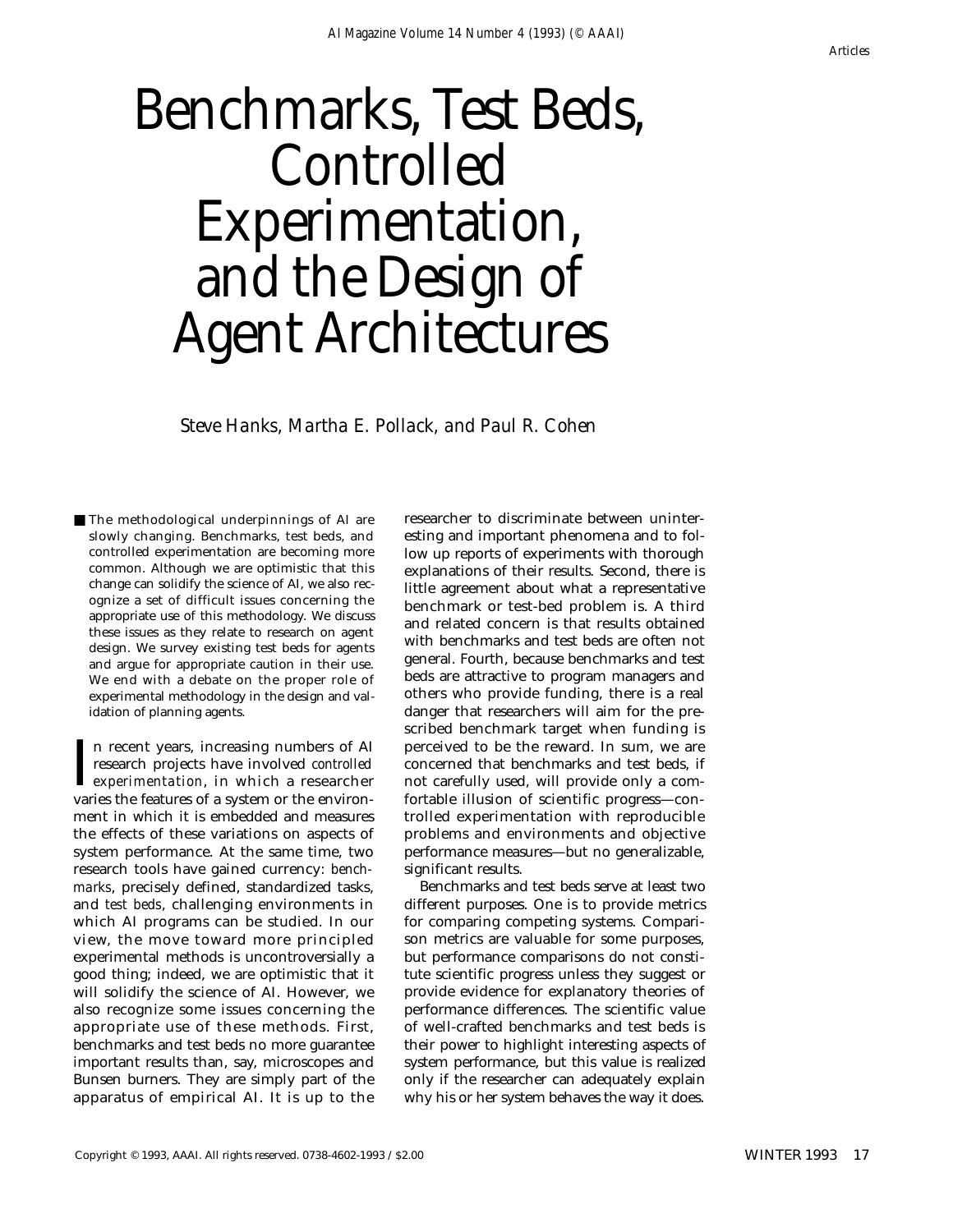# *A benchmark is illuminating to the degree that it tells us something we want to know about the behavior of a program.*

The experimental control that can be achieved with test beds can help us explain why systems behave as they do. AI systems are intended to be deployed in large, extremely complex environments, and test beds serve as simplified, simulated versions of these environments, in which the experimenter has access to particular aspects of the environment, and other aspects are allowed to vary randomly. The experimental process consists in the researcher varying the features of the test-bed environment, the benchmark task, or the embedded system and measuring the resulting effects on system performance. A fundamental question exists, however, about the viability of this approach. The concern grows out of the tension between realism and the possibility of experimental control. On the one hand, controlled experiments seem, at least currently, to be feasible only for simplified systems operating in highly idealized environments. On the other hand, our ultimate interest is not simplified systems and environments but, rather, real-world systems deployed in complex environments. It is not always obvious whether the lessons learned from the simplified systems are generally applicable, but neither is it obvious how to perform systematic experiments without the simplifications.

Researchers disagree about how best to proceed in light of this tension. One approach is to maintain systematicity in experiments and look for ways to translate the results of the experiments into general principles that apply to more complex systems and environments. The alternative is to focus on more realistic systems and environments and to try to conduct systematic experiments on them directly. Much of this article focuses on a comparison of these approaches.

Although benchmarks, test beds, and controlled experimentation are increasingly important in a number of subareas of AI, including natural language understanding and machine learning, we focus our discussion on its role in agent design. We begin, in Benchmarks and Test Beds, by describing some of the criteria for good benchmarks and test beds and discussing some of the potential difficulties encountered in their design. In Current Issues in Agent Design, we discuss the range of features that a test bed for agent design might have. In Test-Bed Implementations, we survey existing test beds for agent design with these features in mind. Finally, in Discussion, we return to the general issue of experimental methodology in agent design and discuss some unresolved questions concerning its use. Our points will become

increasingly more controversial as the article proceeds, and indeed, by the end of the article, we will no longer speak with one voice.

## Benchmarks and Test Beds

Benchmarks are a common tool in computer science. In the design of central processing units (CPUs), for example, matrix multiplication is a good benchmark task because it is representative of an important class of numeric processing problems, which, in turn, is representative of a wider class of computational problems—those that do not involve significant amounts of input-output. The matrix multiplication problem can be described precisely and rigorously. Moreover, matrix multiplication is illuminating: It tells the CPU designer something interesting about CPU, namely, its processing speed. In other words, if we are interested in processing speed as a measure of performance, then matrix multiplication is a good benchmark: Good performance on matrix multiplication problems predicts good performance on the large class of numeric tasks for which the processor is being designed.

An early benchmark task for AI planning programs was the Sussman anomaly (the three-block problem) (Sussman 1975). The Sussman anomaly helped many researchers elucidate how their planners worked. It was popular because like matrix multiplication, it was representative of an important class of problems, those involving interactions among conjunctive subgoals, and it was easy to describe.

A benchmark is illuminating to the degree that it tells us something we want to know about the behavior of a program. Our goals as scientists, engineers, and consumers dictate what we want to know. Sometimes we are most interested in the system's raw performance. In buying a workstation, we might be impressed with the rate at which a particular machine performs matrix multiplication. Likewise, as the potential user of an AI search algorithm, we might be impressed with the performance of the min-conflicts heuristic algorithm on the million-queens problem (Minton et al. 1990). As scientists and engineers, however, our interests are different. In these roles, we want to understand why a system behaves the way it does. What is it about the Cray architecture that allows high-performance matrix multiplication? Why does the min-conflicts heuristic algorithm solve increasingly difficult *n-*queens problems in roughly constant time?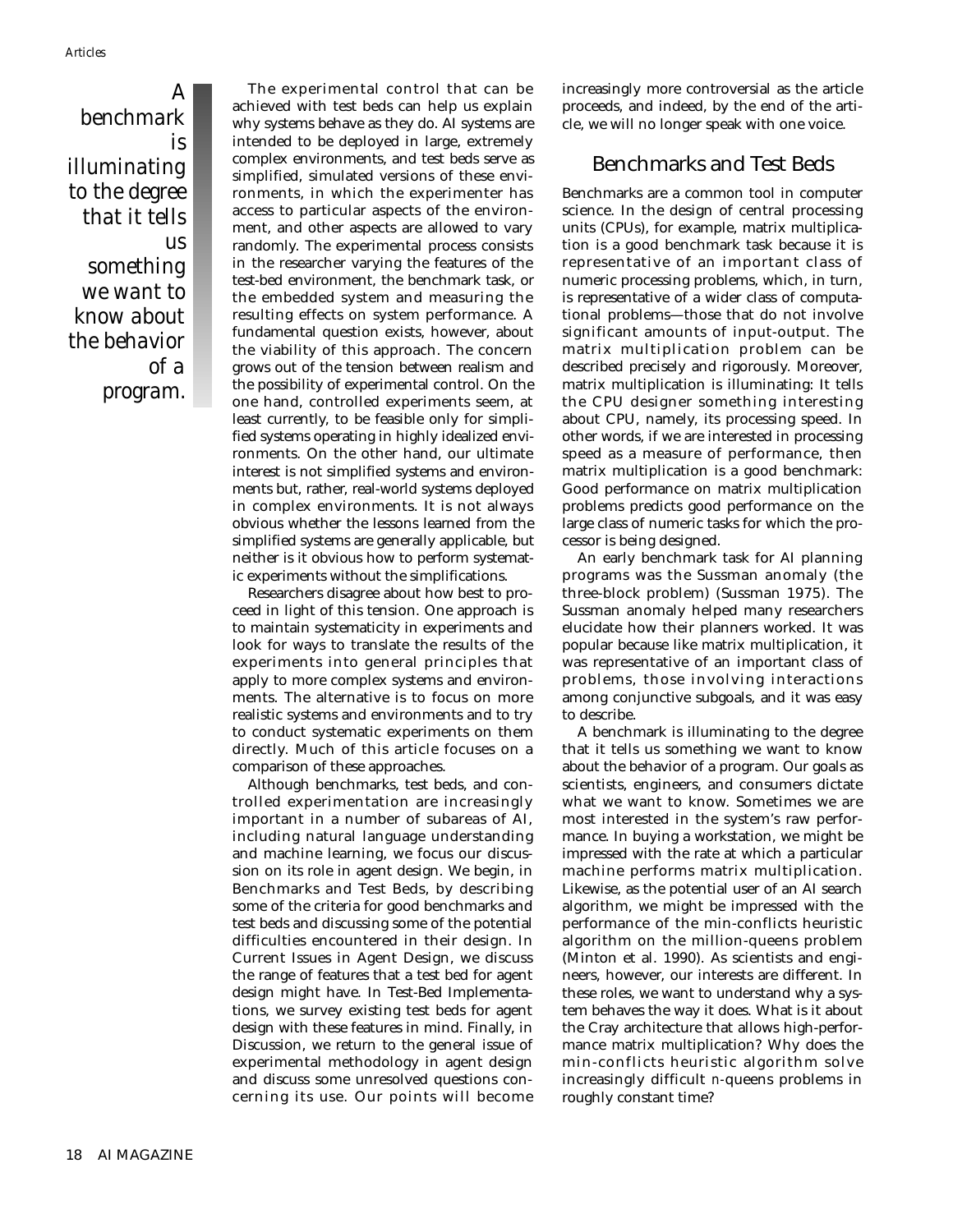Understanding a system's behavior on a benchmark task requires a model of the task, so our goals as scientists and engineers will often be served only by benchmark tasks that we understand well enough to model precisely, especially for cases in which we expect a program to pass the benchmark test. Without a model of the task, it is difficult to see what has been accomplished: We risk finding ourselves in the position of knowing simply that our system produced the successful behavior—passing the benchmark.

Models are also important when we design benchmarks to be failed, but in this case, we need a model of the factors that make the benchmark difficult. For example, we learn more about articulation by asking a human to say "black back brake block" repeatedly than we do from having the person say the equally unpronounceable sentence "alckb bcak raebk lbcko." Both sentences are extremely difficult, but the former is more illuminating because we have models of phonetics that explain why it is difficult. Experiments can tell us which design choices lead to good performance on benchmark tasks, but we need good models of these tasks to explain why it is so. However, building a good model tends to require a simple problem, and there is always the danger that a simple problem will not be especially illuminating.

Benchmarks ideally are problems that are both amenable to precise analysis and representative of a more complex and sophisticated reality. Unfortunately, the current state of the field often elevates these problems to a new status: They become interesting for their own sake rather than for their help in understanding a system's behavior on larger, more interesting tasks. Cohen's (1991) survey of papers from the 1990 National Conference on Artificial Intelligence found that 63 percent of the papers focused on benchmark problems such as *n* queens, the Yale shooting problem, and Sussman's anomaly. However, few of these papers made explicit the connection between the benchmark problems and any other task. Without this additional analysis, it is difficult to say whether these problems are representative of others we presumably care about and, therefore, exactly why the reported solutions are themselves interesting.

As AI begins to focus less on component technologies and more on complete, integrated systems, these traditional benchmarks might reveal their limitations. For example, although we might use *n* queens to test the capability and speed of a constraint-satisfaction algorithm embedded in, say, a factory scheduler, this benchmark will not tell us whether the quality of a schedule is appropriate given time constraints and other goals of the program. However, it is far from obvious that any benchmark can be devised for such a case. Benchmarks are problems that everyone can try to solve with his/her own system, so the definition of a benchmark cannot depend on any system-specific details, nor can the scoring criteria. What a researcher learns about a system from performance on a benchmark is liable to be inversely proportional to the size, complexity, and specificity of the system.

Thus, the conscientious researcher, intent on evaluating a system, faces an uncomfortable choice. The behaviors of the system's components can be evaluated individually on benchmark tasks, or the system's behaviors—not necessarily those of individual components—can be evaluated by task-specific criteria. On the one hand, the researcher learns, say, that the embedded constraint-satisfaction algorithm is extremely slow and won't scale up; on the other, he/she learns that the system nonetheless produces robust, timely schedules for the particular job shop modeled. Neither result is likely to evoke interest outside the researcher's own laboratory. Why should the rest of us care that an inefficient algorithm suffices to solve an applied problem that doesn't concern us? The difficulty is that as our attention turns to integrated programs, benchmark scores for component processes might be at variance with or poorly predict task-specific measures.

The potential mismatch between benchmark scores and performance on real tasks is also a concern for researchers who are developing test beds. Although some test beds are no more than an interface to specify parameters of a benchmark problem and instrumentation to measure performance, those described in this article provide rich environments that present a wide range of challenges to planners and related AI programs. You can design a lot of tasks for your planning system in TILEWORLD, PHOENIX, and the other test beds discussed here. You can study a lot of phenomena—real-time satisficing, graceful degradation under resource restrictions, path planning and navigation, sensor fusion, various kinds of learning, and so on. However, each of these general behaviors will be implemented in a particular way depending on the specific test bed and system being developed. Graceful degradation in a simplified TILEWORLD agent might have little

*Benchmarks ideally are problems that are both amenable to precise analysis and representative of a more complex and sophisticated reality.*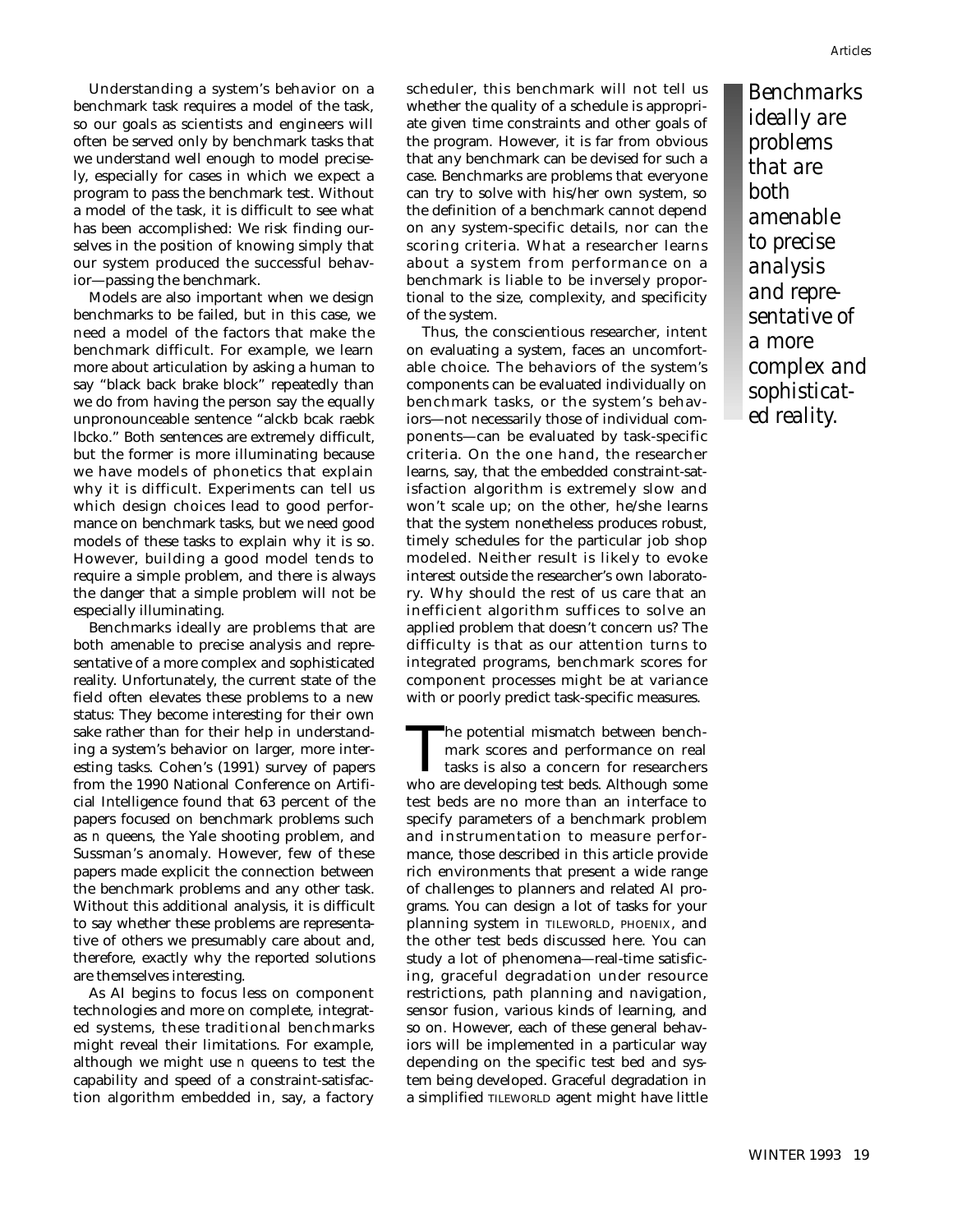*Benchmarks and test beds do not currently bridge the gap between general and specific problems and solutions.*

in common with what we call graceful degradation in a complex system deployed to perform a real task, just as aggressive behavior in seagulls has little in common with aggressive behavior in teenage boys. McDermott's (1981) wishful mnemonic problem has not gone away: Two test-bed researchers might each claim to have achieved graceful degradation under resource restrictions, but it is more accurate to say that each has achieved something that he or she calls graceful degradation. Test beds make it easier to build programs that exhibit diverse behaviors, but researchers have to face the problem of understanding what like-named behaviors have in common.

Benchmarks and test beds do not currently bridge the gap between general and specific problems and solutions. A gap exists between the benchmark *n*-queens problem and another, domain-specific problem that you care about. A gap exists between the test-bed problem of having too few bulldozers to fight fires in the PHOENIX simulation and a general resource-limited planning problem. Those of us who build and work with test beds appreciate the opportunities they provide to study many phenomena, but we also recognize the difficulties involved in finding test-bed–specific problems that satisfy the criteria of benchmarks: They are simultaneously representative of larger, more interesting problems; easy to describe; and illuminating.

## Current Issues in Agent Design

Despite the difficulties in designing test beds and perhaps because of the promise associated with test-bed–based experimentation, a number of test-bed systems for studying agent design have been developed to date. In Test-Bed Implementations, we survey some of them. This section motivates the survey by describing some significant research issues in agent design and noting corresponding features that test beds should exhibit. Much current research in agent design builds on the classical planning paradigm that characterized the field for several years, so our section begins with a short explanation of this paradigm.

The *classical planning paradigm* assumes an environment that is both controlled and simple. The planning agent is generally assumed to have complete control over the environment, which means that its intended actions are the only events that can change the world's state and, furthermore, that the effects of its actions are fully known, both to the agent and to the system designer. The

agent is usually assumed to possess complete and error-free information about the state of the world when it begins planning. Because it knows what the initial state of the world is, what actions it intends to carry out, and what the effects of those actions will be, it can, at least in principle, predict exactly what the state of the world will be when it finishes acting. In other words, it knows ahead of time whether a particular plan will or will not achieve its goal.

Classical planners embody strong simplifying assumptions both in the sense that their capabilities (the class of problems they can solve) tend to be limited and in the sense that the worlds in which they operate tend to be small, exhibiting few features and a limited physics. Planners are generally tested in domains with few planning operators, on goals with few conjuncts, and on models of the world in which few features are explicitly modeled. Performance tends to degrade when the number of operators, goal conjuncts, or environmental features increases. Just as *control* means that the planner can, in principle, prove that its plan will work, the *simplifying assumptions* mean that the planner can as a practical matter generate the proof. Control and simplifying assumptions, therefore, allow the planner the luxury of generating provably correct plans prior to execution time.

Most current work on agent architectures aims toward relaxing these assumptions. Reactive systems, for example, deal with the problem that the world can change unpredictably between plan time and execution time by deciding what to do at execution time instead of generating a plan prior to execution. Case-based planners confront the simplicity problem by storing only the essential details of a solution, allowing the planner to concentrate on the relevant features of a new problem.

Next we describe some specific issues that have recently attracted the attention of planning researchers and, therefore, guide decisions about what features a planning test bed might exhibit.

**Exogenous events:** Perhaps the most limiting assumption of the classical planning worlds (most notably, the blocks world) is that no exogenous, or unplanned, events can occur. Relaxing this assumption makes the process of predicting the effects of plans more difficult (Hanks 1990b) and also introduces the need to react to unplanned events as they occur at execution time (Agre and Chapman 1987; Firby 1989). The time cost of planning becomes important in a world that allows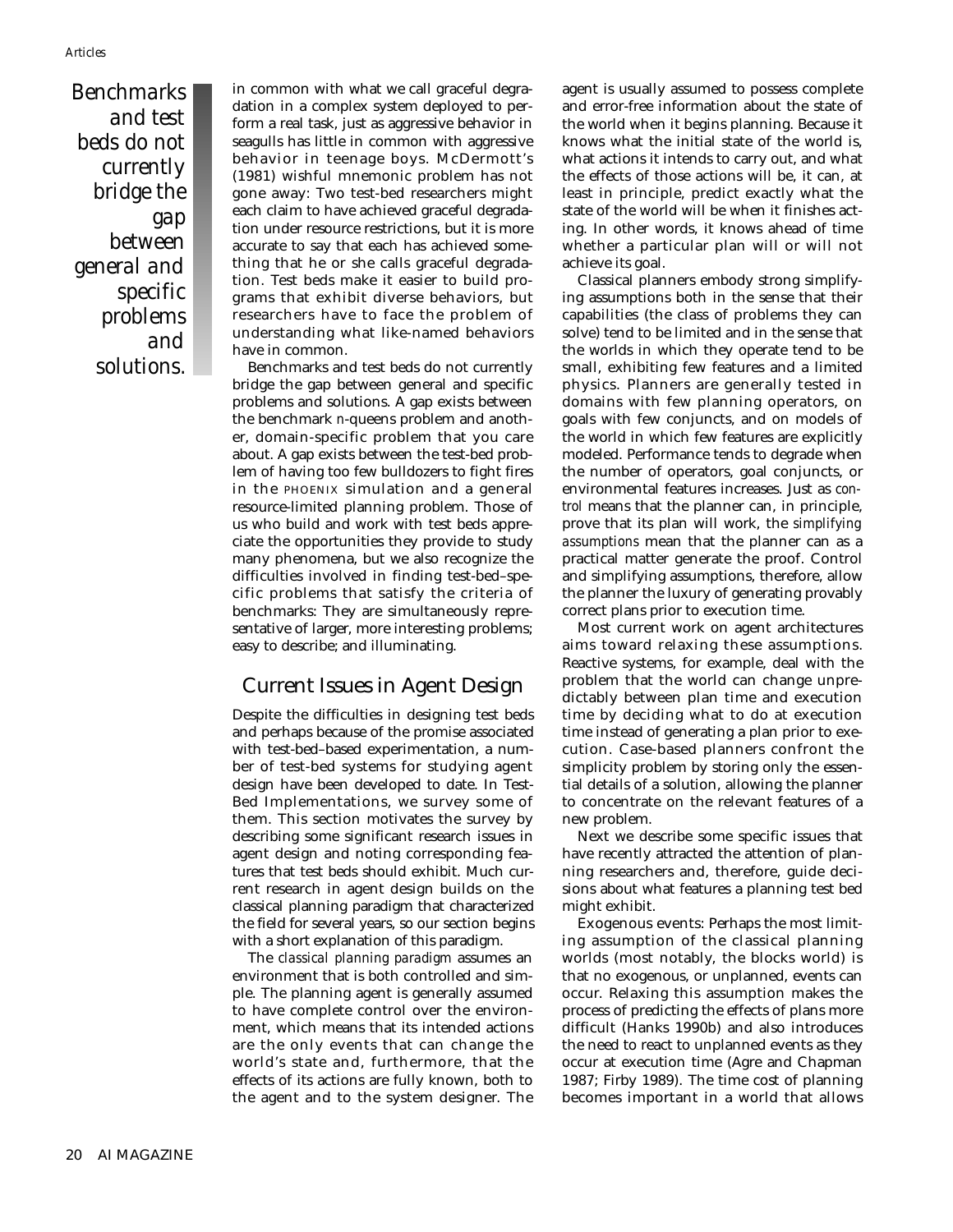unplanned changes: The longer the agent takes to plan, the more likely it is that the world has changed significantly between the time the plan was generated and the time it is executed (Bratman, Israel, and Pollack 1988; Russell and Wefald 1991; Dean and Boddy 1988).

**Complexity of the world:** A realistic world has many features. Even a simple block has color, mass, texture, smell, and so on, although many of these features will be irrelevant to many tasks. A realistic world also has a complex causal structure: Changes in one aspect of the world can change many other aspects, even though most of those changes might again be irrelevant to any particular problem. Reasoning about more realistic models of the world requires the ability to represent and make predictions about complex mechanisms (Weld and deKleer 1989) as well as the ability to recognize and focus attention on those aspects of the world relevant to the problem at hand (Hanks 1990a). A test bed for exploring realistically complex planning problems should itself provide a complexity and diversity of features.

**Quality and cost of sensing and effecting:** Sensing and effecting, generally ignored by the classical planners, are neither perfect nor cost free. An agent must therefore incorporate incorrect and noisy sensor reports into its predictive model of the world (Hanks and McDermott 1994) and must plan sensing actions to improve its state of information, taking into account both the benefit of the information and the cost of acquiring it (Chrisman and Simmons 1991). Thus, a test bed for studying agent design might be populated with agents having imperfect sensors and effectors. The test bed needs to make a clean distinction between the agent and the simulated world, the agent's sensing and effecting capabilities defining the interface.

**Measures of plan quality:** Classical planners are provided with a goal state to achieve, and they stop when their plans can achieve this state. However, simple achievement of a goal state is an inadequate measure of success; it does not take into account the cost of achieving the goal, and it also does not admit the possibility of partial goal satisfaction. Haddawy and Hanks (1993) and Wellman and Doyle (1991) explore the relationship between goal expressions and utility functions. A test bed for exploring richer notions of success and failure should allow the designer to pose problems involving partial satisfaction of desired states, forcing the planner to trade the benefits of achieving the goal

against the cost of achieving it. The problem of balancing cost against solution quality becomes more difficult when the agent is actually planning for a sequence of problems over time, some of which might not even have been made explicit when it begins to plan.

**Multiple agents:** Allowing multiple agents to act in the world introduces new problems: how behaviors are coordinated, how the agents should communicate, how the effects of simultaneous actions differ from the effects of those actions performed serially. Multipleagent planning is an active research area (Bond and Gasser 1988), and a test bed for exploring these research issues must allow coordinated behavior and communication among the agents that inhabit it.

In addition to the functions required to make the test bed challenging, we also identify some design issues that tend to make a test bed more useful to prospective users:

**A clean interface:** It is important to maintain a clear distinction between the agent and the world in which the agent is operating. The natural separation is through the agent's sensors and effectors, so the interface should be clean, well defined, and well documented. A designer must be able to determine easily what actions are available to the agent, how the actions are executed by the test bed, and how information about the world is communicated back to the agent.

**A well-defined model of time:** Test beds must present a reasonable model of passing time to simulate exogenous events and simultaneous action and to define clearly the time cost of reasoning and acting. (This problem is a general one in simulation and modeling. See Law and Kelton [1981], for example.) However, the test bed must somehow be able to communicate how much simulated time has elapsed. Making sense of experimental results requires a way to reconcile the test bed's measure of time with that used by the agent.

**Supporting experimentation:** Testing an agent architecture amounts to assessing its performance over a variety of sample problems and conditions. Controlled experiments require that problems and environmental conditions be varied in a controlled fashion. A test bed should therefore provide a convenient way for the experimenter to vary the behavior of the worlds in which the agent is to be tested. The experimenter must also be able to monitor the agent's behavior in the test-bed world (Langley and Drummond 1990). Although it is far from clear at this

*multiple agents to act in the world introduces new problems.*

*Allowing*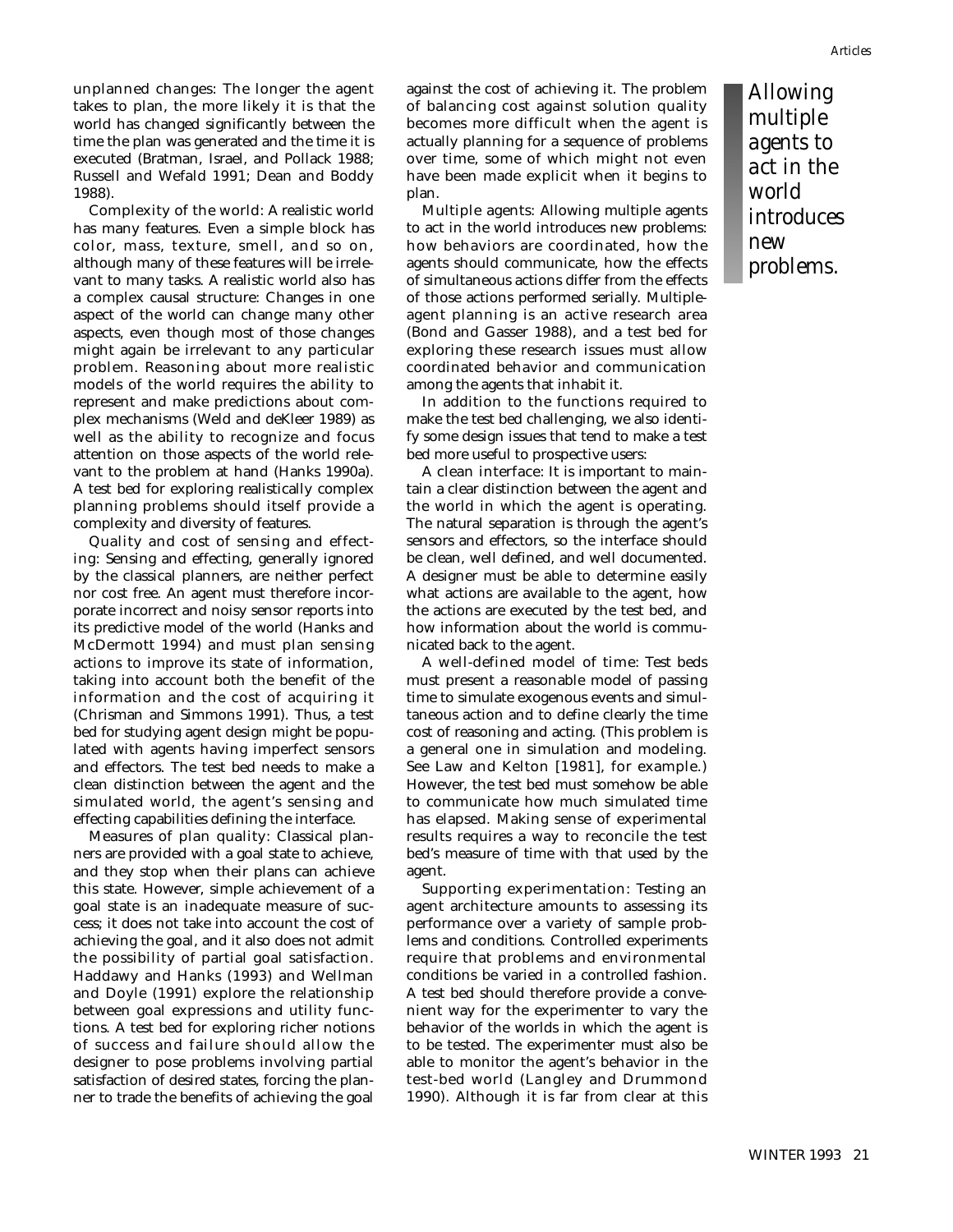point what statistics should be used in such an assessment, the test bed must allow performance statistics to be gathered. It is also useful for the data to be formatted automatically for analysis using statistical software packages.

## Test-Bed Implementations

Previous sections provided the motivations for simulated test-bed worlds and discussed some of the problems that might be explored in them. This section surveys several of the simulated worlds available to the community. Our survey is not exhaustive, nor is our selection of test beds meant to imply that they are the best available. For each test bed, we describe the sort of world the test bed is supposed to simulate and the research problems it was designed to test, we discuss the interface between the agent and the world and that between the researcher and the system (agent plus world), and we summarize the main methodological commitments associated with the test bed.

#### Grid Worlds

Several test-bed worlds have been organized around the theme that the agent is situated in a rectangular two-dimensional grid, and its main task is to push tiles around the grid. We first discuss the TILEWORLD of Pollack and Ringuette (1990), then the independently developed NASA (National Aeronautics and Space Administration) TILEWORLD (NTW) (Philips and Bresina 1991) and the MICE simulator (Montgomery et al. 1992).

Pollack and Ringuette (1990) report on the TILEWORLD test bed, a system designed to support controlled experiments with agent architectures situated in dynamic and unpredictable environments. The world consists of a rectangular grid on which can be placed the agent, some tiles, some obstacles, and some holes. Each object occupies one cell of the grid. The agent can move up, down, left, and right unless doing so would cause it to run into the world's boundaries or an obstacle. When a tile is in a cell adjacent to the agent, the agent can push the tile by moving in its direction. The agent's goal is to fill holes with tiles. Each hole has a capacity *C* and a score *S*. When the agent pushes *C* tiles into a hole, the hole disappears, and the trial's score increases by *S*. Each trial has a time limit, and the agent's performance is measured by the trial's score at its completion.1

The TILEWORLD environment includes exogenous events: Objects in the world can appear and disappear during a simulation. The experimenter can control the rate at which these objects appear and disappear as well as certain characteristics (capacity and score) of the newly created objects. The ability to control these parameters is an important feature of TILEWORLD because it allows systematic exploration of worlds with various characteristics (for example, worlds that change relatively quickly or slowly). The goal of such exploration is to find systematic relationships between world characteristics and corresponding characteristics of the embedded agent. The TILEWORLD system is distributed with a basic agent design, which is also parameterized to allow manipulation by the experimenter (see the following discussion).

The interface between the agent and the world allows the agent to take one of four primitive actions at any time: move left, move right, move up, and move down. Some or all of the primitive actions might be infeasible at a given time, for example, if an obstacle is blocking the way. The effects of each action are predetermined and deterministic: The agent always moves to the appropriate adjacent cell if it chooses to do so and if the move is feasible. It never ends up in a different cell by accident. Tiles and obstacles are characterized by their types and their location on the grid. Each takes up exactly one cell. Holes, which can occupy one or more cells, are characterized by location, capacity, and score.

Holes, obstacles, and tiles appear and disappear probabilistically, according to parameter settings established by the researcher prior to any trial. The probabilities are independent of one another; a single probability governs the appearance of tiles, and it is the same regardless of the time, the location, or any other parameter in the game.

TILEWORLD has no explicit sensing operators. The agent is provided with a data structure that describes the world's state in complete detail and with complete accuracy. The use of this information is left to the designer of the embedded agent; for example, he or she can design mechanisms that distort the information to introduce inaccuracy.

The researcher describes a world by specifying the size of the grid; the duration of the game; and the probability parameters governing the appearance and disappearance rates of tiles, obstacles, and holes and the distribution of hole scores and capacities. The experimenter can control additional environmental characteristics; for example, the experimenter can decide whether hole scores remain constant until the hole disappears or whether the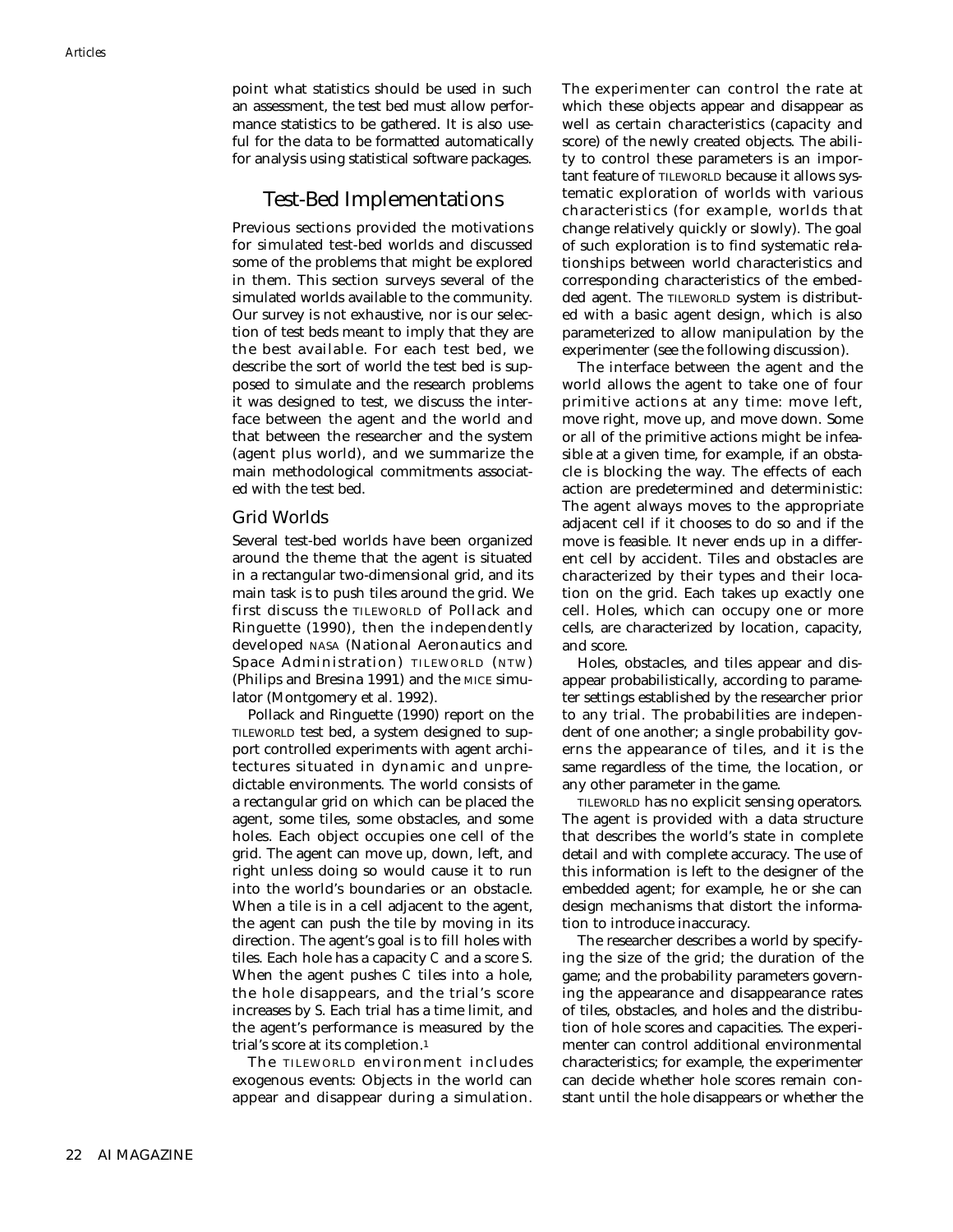score decreases over time. To facilitate experimentation, the system provides mechanisms for specifying suites of experiments, which can then be run without intervention, and recording performance data.

Three related qualities characterize TILE-WORLD: its abstract nature, its simplicity, and its parameterized nature. TILEWORLD is not an attempt to model any particular planning domain; instead, the world might be used to pose paradigmatic planning problems in the abstract. It is a simple world that presents the agent with only a few possibilities for action; objects have few attributes, and the occurrence and effects of exogenous events are not complex. The world's simplicity means that a few parameters define a world instance completely, and these parameters can be varied as experiments are performed.

TILEWORLD was originally developed to investigate a particular agent architecture, IRMA (intelligent resource-limited machine architecture) (Bratman, Israel, and Pollack 1988), and, in fact, is distributed to the research community with an embedded IRMA agent. IRMA actually specifies a space of agent architectures; in other words, there is a range of agent architectures within the IRMA framework. The embedded TILEWORLD agent is parameterized to allow exploration of the design choices consistent with the IRMA specifications.

The interface between a TILEWORLD agent and its environment works as follows: When the agent wants to perform some action, it calls the simulator as a subroutine, specifying the action it wants to perform along with an indication of the amount of time that has elapsed since its last call (representing the amount of time it spent reasoning about what to do). The simulator then updates the world, both to reflect exogenous events that took place during that period and to reflect the agent's new actions. The resulting world is then passed back to the agent (in a data structure called the world).

This approach to agent-environment interface places the responsibility for specifying sensing and effecting conditions on the agent designer. If the agent uses the world data structure directly, it will always have a complete and correct model. Incomplete or noisy sensing can be achieved by manipulating this data structure before the agent is allowed to use it. Similarly, imprecision in effecting change has to be specified within the agent itself.

NTW (Philips and Bresina 1991; Philips et

al. 1991) is an independently developed test bed that is also organized around the theme of a two-dimensional grid with tiles. Exogenous events in NTW consist of winds that can blow tiles across the grid. NTW has no obstacles or holes.

Two features distinguish the two simulators. First, the NTW simulator has no built-in measure of success that is analogous to the notion of a score. What the agent is supposed to do and what constitutes success is left entirely to the experimenter. The second is the nature of the interface between the agent and its environment. The TILEWORLD agent calls the simulator as a subroutine and passes information back and forth using a shared data structure. The NTW agent and the world simulator run asynchronously: The agent posts commands to the world, which are put in a queue and eventually executed. Operators can be programmed to fail probabilistically: A grasp operation might not result in the agent holding the tile, and a move might result in the agent being displaced to an adjacent location other than the one intended. The agent is given no indication of whether an operator has succeeded or failed and must explicitly sense the world to ascertain the effects of its actions.

MICE (Montgomery and Durfee 1990; Montgomery et al. 1992) is another grid-oriented simulator, designed to support research into coordinating the problem-solving behavior of multiple autonomous agents. The basic layout of MICE consists only of a grid and various agents, although agents can be used to simulate objects, such as tiles and forest fires.

The basic MICE operator is the move command, moving the agent from one grid cell to an adjacent cell. The link command is an abstract version of a grasp operator; the agent uses it to pick up objects. The world is populated only with agents, but they can be diverse. MICE has no explicit provision for exogenous events, although they can be simulated to some extent by implementing agents that have the desired effects on the world (making a grid cell wet and slippery to simulate rain, for example).

The main difference between the MICE simulator and the NTW and TILEWORLD simulators is that MICE makes even less of a commitment to a world physics; the experimenter defines an agent's sensing and effecting capabilities and also the effect of actions taken simultaneously by the agents. MICE might be viewed more as a framework for building test beds rather than a simulator in and of itself. (The MICE designers have built versions of TILEWORLD and PHOENIX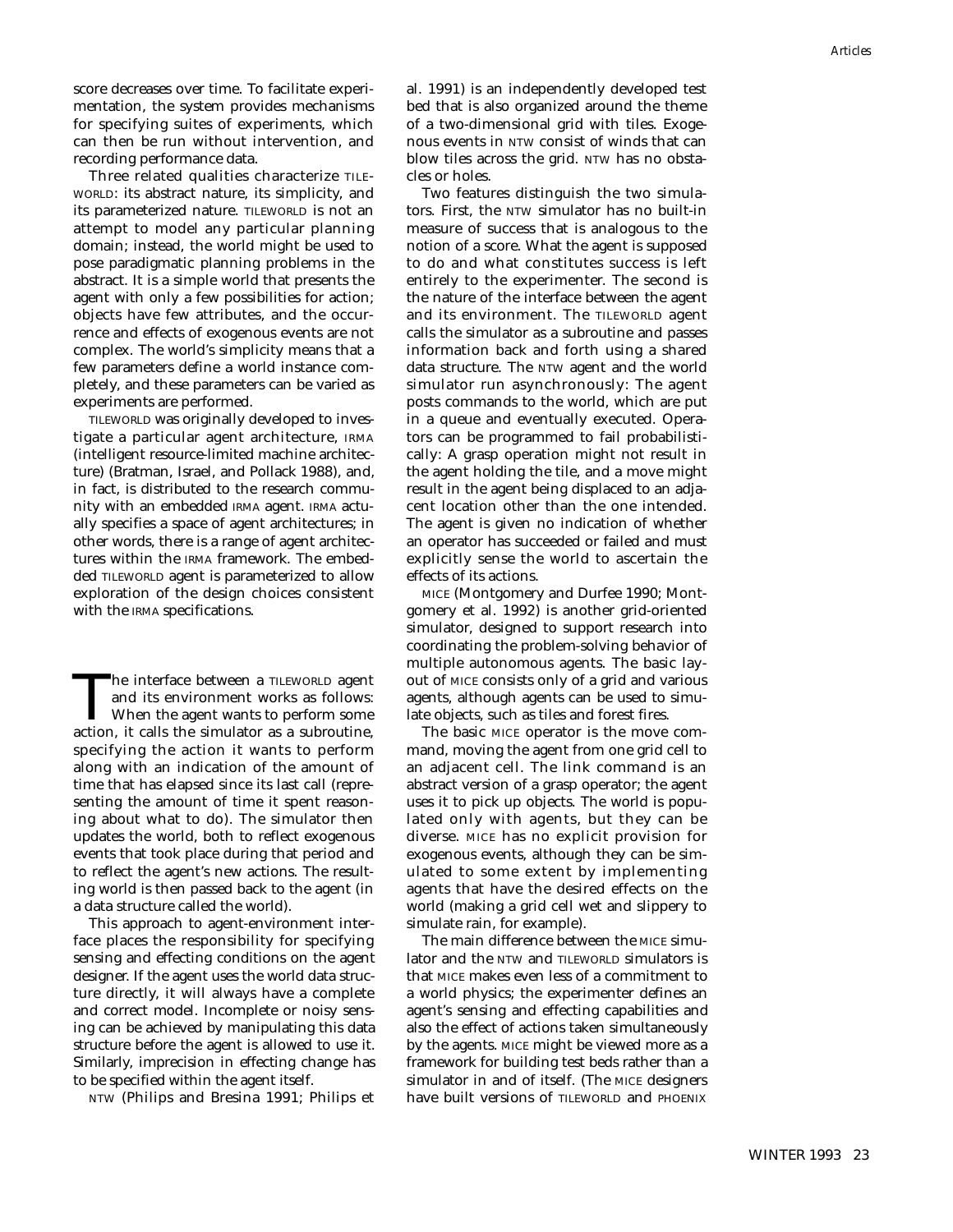using this platform. See Montgomery and Durfee [1990], for example.)

#### The PHOENIX Test Bed

PHOENIX (Hart and Cohen 1990; Greenberg and Westbrook 1990) is a framework for implementing and testing multiple autonomous agents in a complex environment. The scenario is fire fighting; the world consists of a map with varying terrain, elevations, and weather. Fires can start at any location and spread depending on the surrounding terrain. Agents are fire-fighting units (commonly bulldozers) that change the terrain to control the fires.

It is helpful to distinguish the PHOENIX simulator from the PHOENIX environment and PHOENIX agents. The simulator has three main functions: (1) to maintain and update the map; (2) to synchronize the activities of the environment and the agents, which are implemented as independent tasks; and (3) to gather data. The PHOENIX environment includes a representation of Yellowstone National Park (from Defense Mapping Agency data) and the tasks that implement fires. PHOENIX agents generate tasks that simulate a fire boss, several bulldozers, watchtowers, helicopters, fuel tankers, and so on. Agent tasks include moving across the map, cutting a fire line, predicting the course of fires, planning the attack on the fire by several bulldozers, monitoring progress and detecting failures in expectations, and recovering from failure. Tasks insert themselves (by sending messages) onto a timeline maintained by the PHOENIX simulation. Tasks run intermittently and sometimes periodically.

PHOENIX agents sense and change the PHOENIX environment by sending messages to the object managing the map, but the simulator makes no attempt to control the form of the messages. Thus, PHOENIX agents have no predetermined set of operators. The PHOENIX environment contains only two kinds of objects: agents and fires. However, each cell of the map of the environment contains information that agents and fires use to determine their behavior. For example, bulldozers travel quicker on cells that are designated *blacktop road,* and fires burn faster in the direction designated *uphill*. Exogenous events are also implemented as tasks and influence other tasks indirectly. For example, wind causes fires to burn faster.

Tasks make their effects known by sending messages to the simulator. The form of these messages is not restricted; any task can, in principle, find out anything about the world and effect any change. The simulator enforces no model of sensing. It provides information about the world (the characteristics of a cell in the map, for example) by responding to messages but does not restrict its answers. However, the PHOENIX agents have limited sensory and physical abilities; for example, bulldozers have a 200-meter radius of view (although the view is not affected by elevation), and they move and cut fire lines at rates codified by the U.S. Forestry Service.

Defining an environment consists of defining a map—the topographic features for a land area, including ground cover, elevation, roads, rivers, and buildings—and processes within the environment, such as fires and wind. Defining an agent is generally more complicated because it involves designing sensors, effectors, a planner, a reactive component, internal maps of the environment, and so on.

PHOENIX includes an experiment-running facility that includes a language for specifying scripts for changes in weather, fires starting, and other events. It also allows for agents' behavior to be monitored, producing data files that can be read by data-manipulation and statistical packages. The design of the PHOENIX system is modular, and other test beds have been developed rapidly by swapping out the Yellowstone map and the PHOENIX agent definitions and swapping in, for example, a world of shipping lanes, ports, docks, ships, and roads.

PHOENIX differs from the previous simulators in that it tries to provide a realistic simulation of a single domain rather than implement an abstract domain-independent task environment. Apart from this difference, however, it is similar to the MICE simulator in that it enforces few constraints on how agents and exogenous events can sense or change the world. The simulator maintains the map and schedules activities, but, like MICE, much of the domain's physics lies in definitions of the individual tasks.

#### TRUCKWORLD

TRUCKWORLD (Firby and Hanks 1987; Nguyen, Hanks, and Thomas 1993) is a multiagent test bed designed to test theories of reactive execution (Firby 1989) and provide motivating examples for a theory of reasoning about dynamic and uncertain worlds (Hanks 1993; Hanks and McDermott 1994). The main commitment is to provide a realistic world for its agents but without physical sensors or effectors.2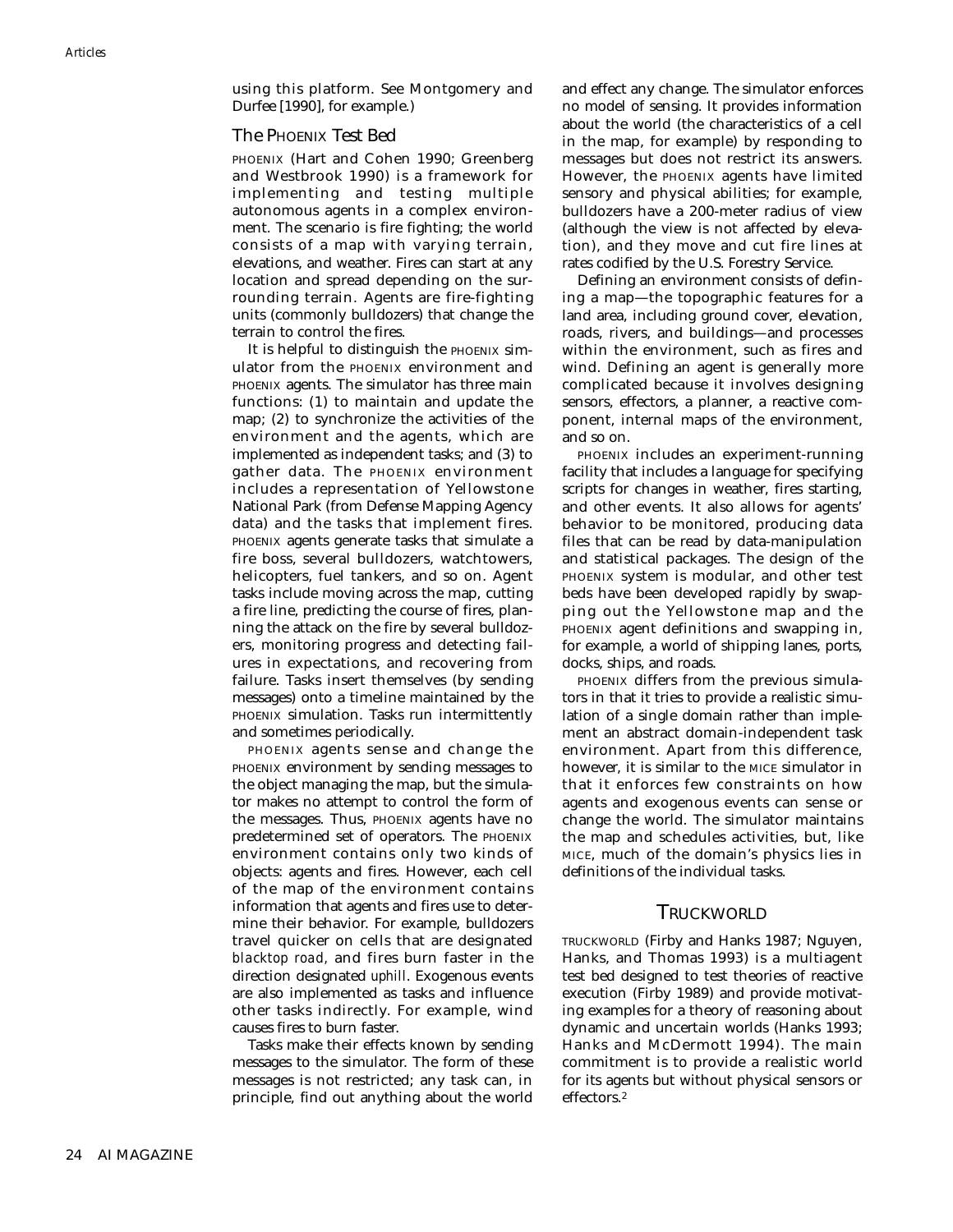An agent is a truck consisting of two arms; two cargo bays; several sensors; and various other components, such as a fuel tank, a set of tires, and direction and speed controllers. It operates in a world consisting of roads and locations. Roads connect the locations, which are populated with objects. The simulator itself places few restrictions on the behavior of objects, which can be complex. TRUCK-WORLD can model objects such as fuel drums, which the truck can use to increase its fuel level; tire chains, which help it drive safely down slippery roads; vending machines, which require money and produce a product; and bombs, which tend to break unprotected objects in their immediate vicinity.

Exogenous events such as rainstorms occur periodically in the world. A rainstorm makes all roads in its vicinity wet, and dirt roads become muddy for a while. The truck runs the risk of getting stuck in the mud if it travels on a muddy road without proper tires. Objects in the vicinity of a rainstorm get wet, too, which might affect their behavior (a match might not ignite anymore, a plant might start growing). The occurrence of events can depend both on random chance and on characteristics of the world (rainstorms might be more likely at certain locations or at certain times of day).

TRUCKWORLD provides a wide variety of (simulated) sensors: Cameras report visual features of objects, sonars report whether there is an object at a location, scales report an object's weight, and X-ray machines report on objects within a closed container. Sensors typically have noise parameters: A camera sometimes reports an incorrect but close color for an object, and such a report is more likely at night than during the day. A scale reports the object's true weight distorted according to a user-supplied noise distribution; a sonar occasionally incorrectly reports that an object is present.

A variety of communication devices are available: Radios allow connection among agents; loudspeakers produce sounds that can be detected by microphones in the vicinity. Motion detectors notice when objects appear or disappear from their immediate vicinity. Tape recorders are activated when a sound is produced, and an agent can retrieve the recorded message later.

Communication between an agent and the simulator is tightly controlled: Each agent and the simulator itself run as separate processes, communicating over two channels. The agent performs actions and gets sensor reports over the command channel and uses the control channel to manipulate the simulator's internal state (for example, to connect or disconnect from the simulator, to advance the simulator's clock, or to collect statistics about the world). Multiple agents communicate using only the communication devices the world provides for them.

There were two main goals in designing TRUCKWORLD: (1) to provide a test bed that generates interesting problems both in deliberative and in reactive reasoning without committing to a particular problem domain and (2) to provide significant constraints on the agent's effecting and sensing capabilities and on the causal structure of the world but still allow the system to be extended to meet the designer's needs.

TRUCKWORLD occupies a position between simple abstract simulators such as TILEWORLD and NTW, a domain-specific simulator such as PHOENIX, and a test-bed–building platform such as MICE. TRUCKWORLD implements a specific set of operators for the agent (unlike MICE) but provides fewer constraints than do TILEWORLD or PHOENIX on the nature of the other objects in the world and on the interaction between the agent and these objects.

#### Summary

We looked at five systems for implementing planning test beds: the parameterizable TILE-WORLD and NTW, the multiagent MICE platform, the PHOENIX fire-fighting simulation, and the TRUCKWORLD simulator. Although there are many differences in what features each system offers and what design decisions each makes, we can identify three main areas in which the systems differ:

**Domain dependence:** PHOENIX strives for a realistic depiction of a single domain, and TILEWORLD, NTW, and MICE try to describe abstract worlds and operators that affect the world. There is an obvious trade-off in this decision: A researcher using a domain-dependent simulator might be able to demonstrate that a program is an effective problem solver in the domain but might have difficulty going on to conclude that the architecture is effective for dealing with other domains. A researcher using an abstract simulator might be able to build a system based on what he or she judges to be general problem-solving principles, but then the difficulty is in establishing that these principles apply to any realistic domain.

**Definition of sensors and effectors:** The question arises about whether or to what extent the simulator should define the agent's sensing and effecting capabilities. At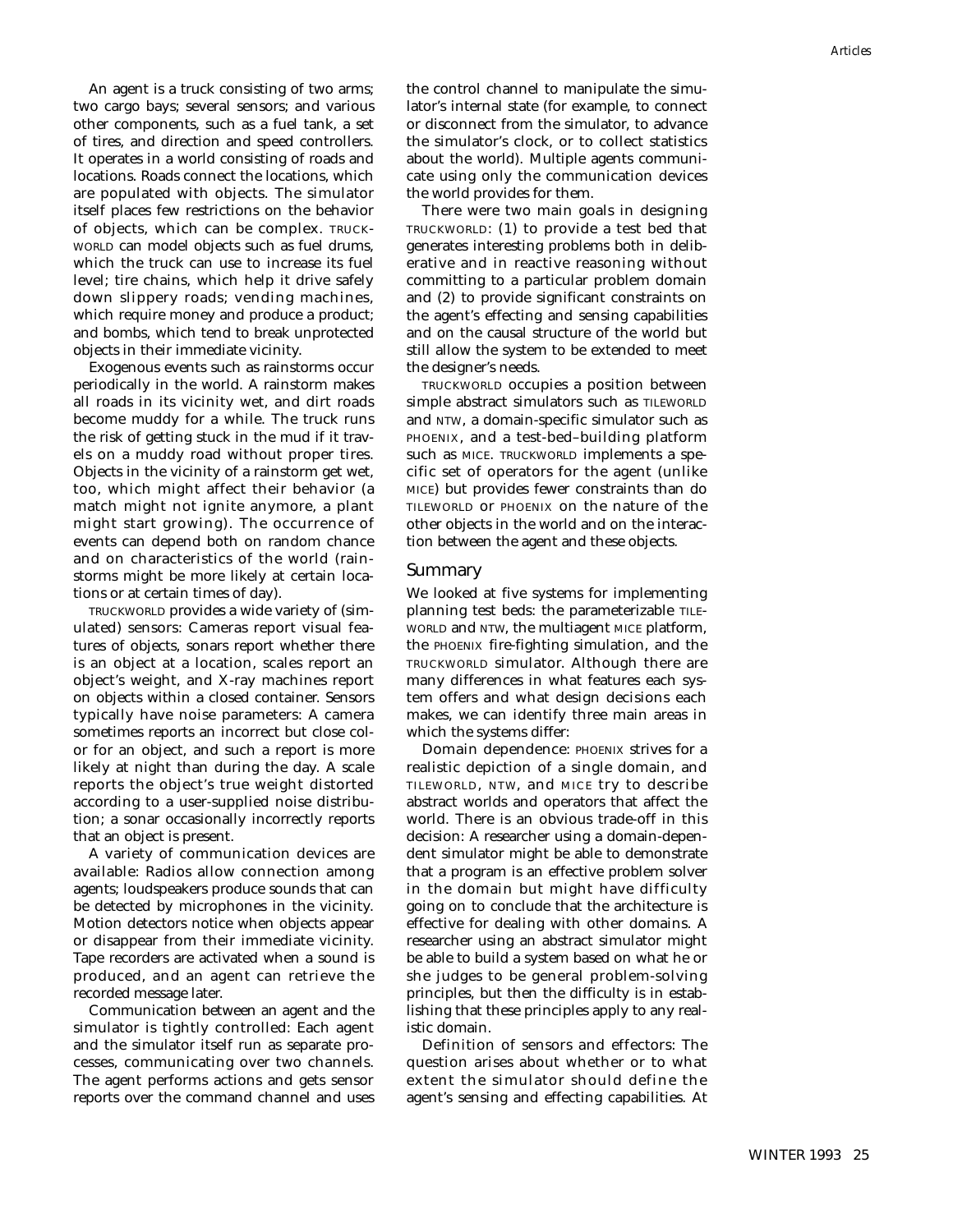one extreme, we have the PHOENIX simulation, which does not itself impose any constraints on environment dynamics or the information agents can find out about their environment. All such constraints are specified in the agent definitions and are merely enforced by the simulator. MICE and NTW represent the other extreme: The simulator defines an agent, as well as a world physics, supplying a set of sensing and effecting operations as part of the world. TRUCKWORLD partially defines the truck's effecting capabilities; it defines a set of primitive commands, but the exact effect of these commands depends on the objects being manipulated. Objects and their interactions are defined by the experimenter. TRUCKWORLD does not, however, define a set of sensing operations. Sensors are objects defined by the experimenter that happen to send sensory information back over the command channel.

**Parameterizability:** TILEWORLD and NTW have a built-in set of parameters that characterize the behavior of a world. These parameters facilitate experimentation; by varying the world's parameters systematically and matching them against various agent designs, one might be able to come up with agent types that perform well for particular world types. The price one pays for this ability to perform experiments is in simplicity and control. A world that is fully characterized by a small number of parameters must be simple, and furthermore, the parameters must characterize completely the nature of the agent's behavior in this world. PHOENIX allows the experimenter to specify values for parameters such as wind speed and also to write scripts for how parameters change over time during an experiment. PHOENIX also provides a mechanism called *alligator clips* for recording the values of parameters during experiments.

We are again faced with a trade-off: In TILE-WORLD, NTW, and PHOENIX, one might be able to demonstrate a systematic relationship between a world's characteristics and an agent's performance. Such demonstrations, however, must be supplemented with convincing arguments that these relationships will be mirrored in a more realistic world, and it is far from easy to make such arguments. In TRUCKWORLD, one can demonstrate that the agent performs well on more complex problems, but it might be difficult to demonstrate precisely the reasons for this success and to apply these reasons to other domains.

### **Discussion**

The discussion to this point has touched on

mainly uncontroversial points: the need for introducing more rigorous empirical methods into planning research and the roles that testbed environments and benchmark tasks might play. The question of what the ultimate goal of these research efforts is, as well as how the goal might best be pursued, is the subject of some disagreement among the authors. The following three subsections reflect this disagreement and represent the authors' personal opinions. In the first subsection, Hanks argues against a program of controlled experimentation in small, artificially simple worlds. Pollack defends such a program in the second subsection. In the third, Cohen addresses the problem of generalizing results from test-bed experiments.

### The Danger of Experimentation in the Small (Steve Hanks)

The planning community has been pushed (or has pushed itself) in two directions recently, and these directions seem at odds. We see pressure to apply our representations and algorithms to more realistic domains, and at the same time, we feel the need to evaluate our systems more rigorously than by announcing a system's ability to solve a few small, carefully chosen problems. The problem is that programs that operate in more realistic domains tend to be bigger and more complicated, and big complicated programs are more difficult to understand and evaluate.

In writing this article, we agreed on the following two objectives as researchers in planning: (1) to build systems that extend the functions of existing systems—that solve larger or more complicated problems or solve existing problems better—and (2) to understand how and why these systems work. Further, running experiments is a good way (although not the only way) to accomplish the goal of understanding the systems we build. We tended to disagree, however, on the best way to achieve these objectives, in particular on the issues of what form an experimental methodology should take and what role it should play in the system-building process.

Here I discuss a particular methodological approach, which I call *experimentation in the small*. Langley and Drummond (1990) advocate this position in the abstract. Pollack and Ringuette (1990) and Kinny and Georgeff (1991) explore it concretely using an implemented test bed and a suite of experiments. I take the methodological commitments of this approach to be the following:

First, the researcher conducts experiments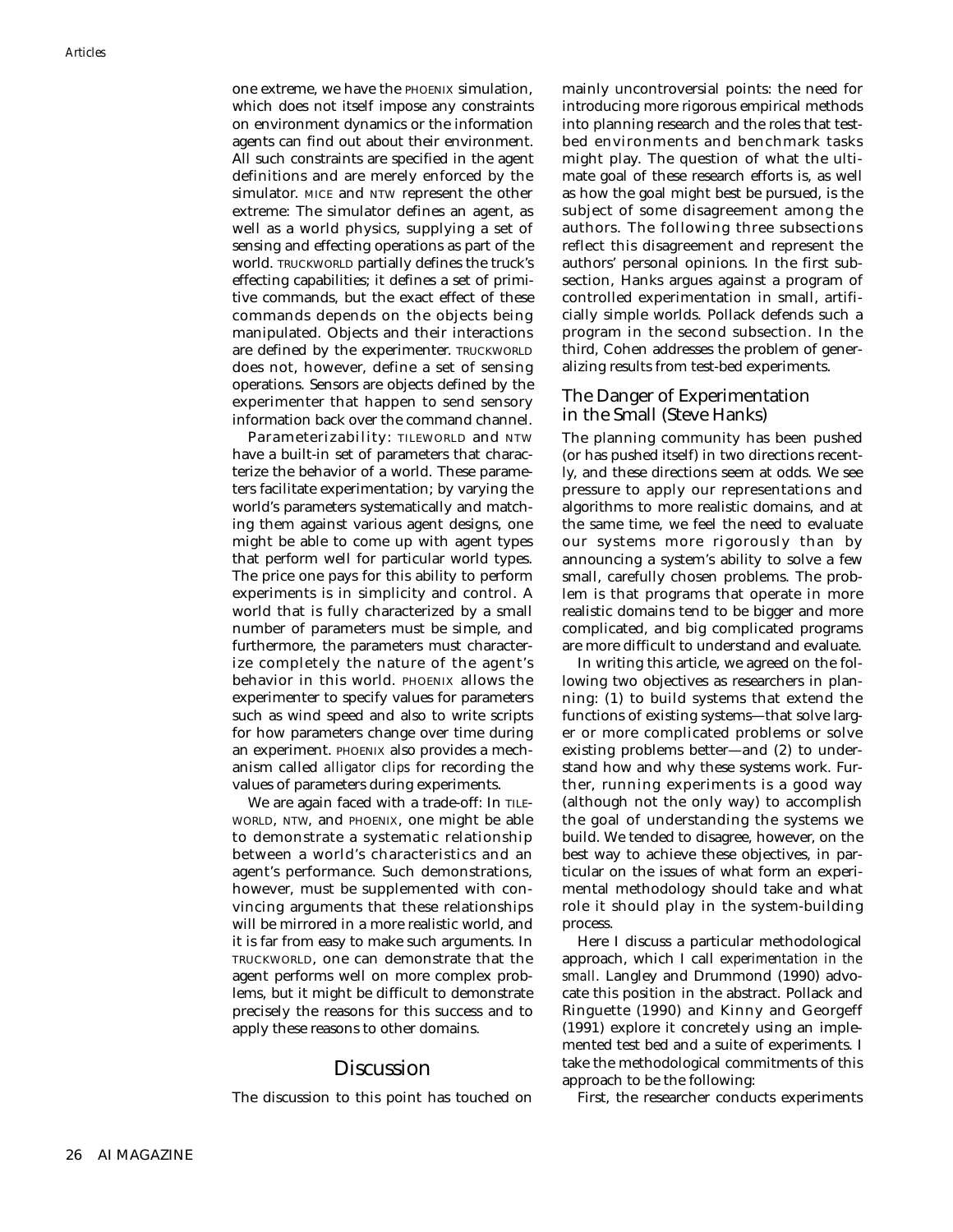in a test-bed world that is significantly simpler than the world in which the agent is ultimately to be deployed. In particular, the world is supposed to exhibit particular interesting characteristics but will be artificially simple in other aspects.

Second, the test bed provides a set of parameters that govern the world's behavior. Experimentation is a process of matching characteristics of the agent's problem-solving methods with the world's parameter values; the goal of experimentation is to discover relationships between these two sets of characteristics that predict good (or bad) performance.

The main point of my discussion is that experimentation in small, controlled worlds is not, in and of itself, an effective way to establish meaningful relationships between agents and their environments. I show that the nature of the relationships established by these experiments is inherently connected with the implementation details both of the agent and of the test-bed worlds. The hard part remains: generalizing beyond the particulars of the world or even arguing that a particular test-bed world is appropriate for studying a particular agent architecture. The experiments themselves do not provide guidance in this task and might even tend to hinder it.

I use the TILEWORLD test bed and experiments from Pollack and Ringuette (1990) and Kinny and Georgeff (1991) to make these points. My goal in doing so is not to single out this particular work for criticism. I do so, first, because it's important to discuss the concrete results that can be expected from these experimental endeavors, and second, these two pieces of work are rare examples of systematic experimentation with agent architectures in small, controlled worlds.

The Original TILEWORLD Experiments The planning agent studied in Pollack and Ringuette (1990) is an implementation of the IRMA architecture (Bratman, Israel, and Pollack 1988). One of the key ideas advanced in their paper is that one way for agents to cope with a changing environment is to filter out (avoid considering) options that conflict with their current intentions (the filtering mechanism) unless the option is especially promising (the filter-override mechanism). IRMA also suggests that the agent separate what to do (deliberation) from how to do it (planning). The TILE-WORLD agent thus chooses its actions in two phases: The deliberation phase chooses a hole to fill (we call it the *current hole*), then the planning phase plans a sequence of moves that can fill the current hole. The agent's filter-override mechanism governs when the agent abandons the current hole in favor of a new alternative.

The TILEWORLD agent has three components: First is the *filter-override mechanism*, a test applied to a newly appeared hole that determines whether the task of filling the current hole should be reconsidered in light of the new option(s).3 Only one filter-override mechanism was implemented: a threshold *v* such that a new hole would be considered as an alternative to the current hole just in case its score exceeded the score of the current hole by at least *v* points.

Second is the *deliberator*, a procedure that chooses the next hole to work on. Two alternatives were implemented. The simpler (highest score, or HS) deliberator always chooses the hole with the highest score. The more complicated (likely value, or LV) deliberator divides the hole's score by an estimate of the cost of filling it: the sum of the distances of the *n* closest tiles, where *n* is the hole's capacity.

Third is the *path planner.* Given a hole to fill, the path planner uses breadth-first search to generate the optimal sequence of moves to fill it with tiles. The choice of a path planner was not among the agent parameters varied experimentally; only the optimal path planner was implemented.

The experiments show the following results: (1) An agent that acts in parallel with reasoning performs slightly better than an agent that acts and reasons serially. (2) The more sophisticated LV deliberator performs somewhat better than the simpler HS deliberator. (3) The filter-override mechanism at best has no effect on the agent's performance and, in some cases, makes it perform worse.

Hanks and Badr (1991) analyze these experiments in detail. Here, I want to discuss some issues relevant to the question of what this experimental paradigm can be expected to accomplish. In particular, I want to stress the need for caution in interpreting these results. There is a large gap between the effort's larger goal of establishing general relationships between agent designs and environmental conditions and the information that is actually presented in the paper. I don't see this gap as a fault of the paper—which presents preliminary work—but it is important to keep the results in perspective.

The connection between a general architecture for problem solving (in this case, IRMA) and the particular results reported must be interpreted, taking into account many design and implementation decisions: (1) the way in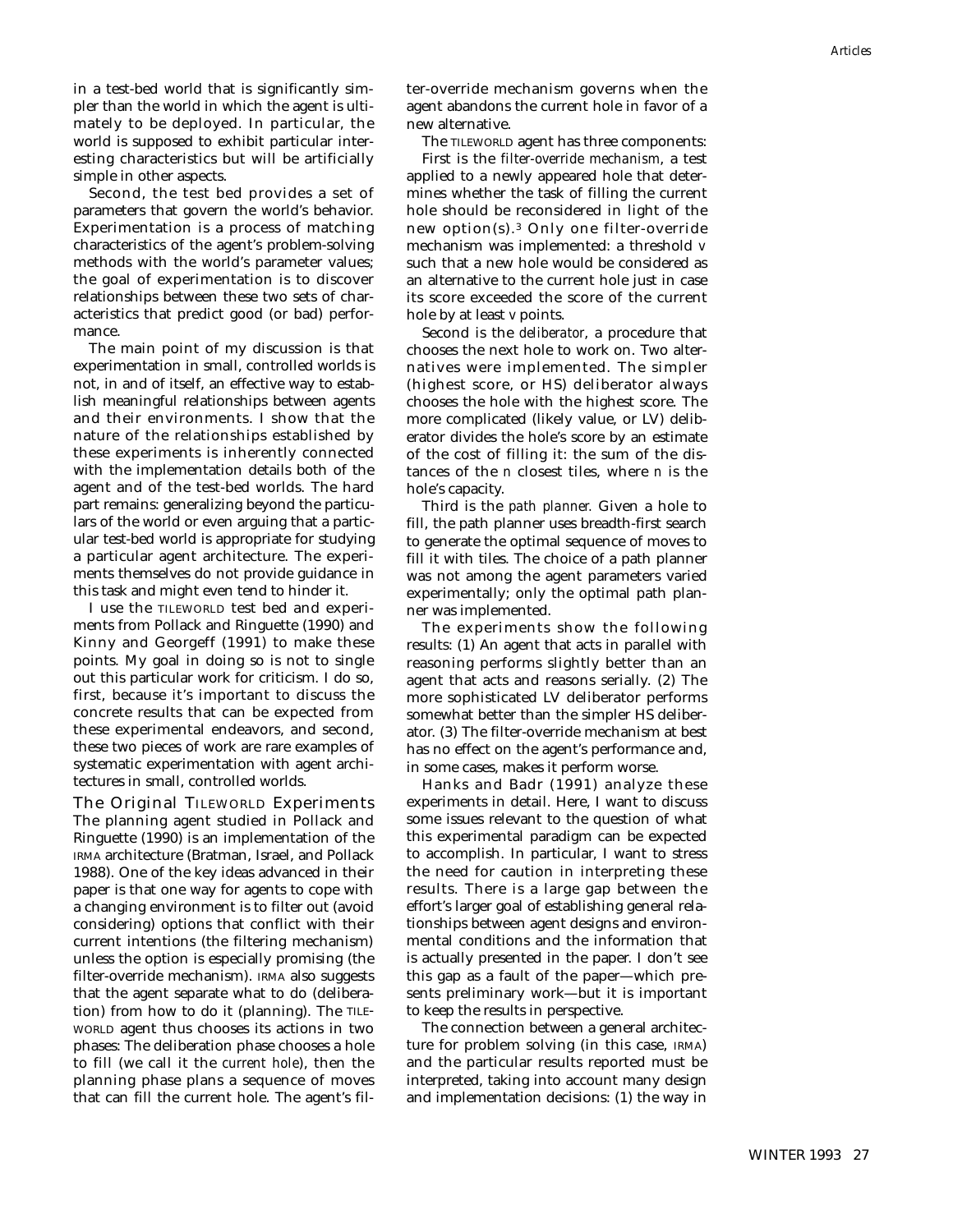which the IRMA architecture was realized in the TILEWORLD agent (for example, equating deliberation with choosing which hole to fill and planning with generating a sequence of moves to fill the hole), (2) the implementation of these modules in the TILEWORLD agent (for example, what the specific algorithms for deliberation and path planning are and how they interact), and (3) the implementation of the TILEWORLD simulator (for example, the choice of what environmental parameters can be varied, the interaction among the different parameters and between the agent and the simulator, and the simplifying assumptions built into the world itself).

Consider the first result, for example, and the broader conclusions we might be able to draw from it. TILEWORLD uses a simulated notion of serial and parallel reasoning. In fact, the act cycle and reasoning cycle run sequentially, but they are constrained to take the same amount of time. Is this implementation detail important to assess the benefit of acting in parallel with reasoning? I'm not sure. In the current implementation, the agent cannot be interrupted during its reasoning cycle by changes to the world that occur during the concurrent act cycle. This deviation from truly parallel reasoning and acting strikes me as significant. In any event, the speedup result must be interpreted with an understanding of the particular implementation and cannot be interpreted more broadly without further analysis.

The second result, suggesting that the LV deliberator performs better than the HS deliberator, must also be interpreted in the context of the particular implementation. Hanks and Badr (1991) note that one part of the TILE-WORLD agent is the path-planning algorithm, which (1) solves the problem optimally; (2) is not subject to experimental variation; and (3) is written in C, presumably for efficiency reasons. To what extent do the experimental results depend on the ability to solve the path-planning subproblem quickly and optimally? Hanks and Badr (1991) show that the fast path planner has a greater effect on the system's performance than does variation in the deliberator (which was one of the parameters varied experimentally). Given this fact, we should be cautious about interpreting the experimental result too broadly. Would an agent actually benefit from a more sophisticated deliberator if it were unable to solve the path-planning subproblem quickly and optimally? This question would have to be answered to apply the result beyond the specific implementation and experimental setting examined.

The final result—that the filter-override mechanism does not generally improve the agent's performance—strikes me as the one most closely related to the specific agent and environment implementations. Hanks and Badr recognize the problem that the environment did not challenge the deliberator, thus rendering a fast preliminary filtering mechanism unnecessary. They propose making the environment more challenging, specifically by making the world change more quickly (that is, by changing the parameters that govern the world's behavior).

Another interpretation of the same result is that TILEWORLD is inherently not a good test of an IRMA-like filtering mechanism. The justification for a filtering and override mechanism is that the filter override benefits the problem solver when deliberation is complex and difficult but, at the same time, when deliberation at least potentially benefits the planner significantly.

**Put another way, deliberation is really a**<br>the world and choosing one's actions to<br>maximize utility given the predicted future matter of predicting the future state of the world and choosing one's actions to maximize utility given the predicted future. The problem with TILEWORLD is that there is little to predict. Tiles appear and disappear at random and with no pattern. The effects of the agent's actions are localized. On balance, there is little to be gained from thinking hard about the world, which Hanks and Badr (1991) show by demonstrating that there is little benefit to be had even by implementing a deliberator that computes the agent's optimal course of action given current information. If deliberation is either easy to do or doesn't benefit the agent significantly, then there is no need for a surrogate for deliberation such as the filter override. Hanks and Badr mention the possibility of making the deliberation process more expensive but not the possibility of changing the world (for example, giving it more causal structure or making the agent's reward structure more complex) to give more potential payoff to the deliberation process.

The point of this discussion is to demonstrate the difficulty of interpreting experimental results such as those reported in Pollack and Ringuette (1990) or, more specifically, the difficulty associated with applying the results to any circumstances other than those under which the experiments were conducted. In the next subsec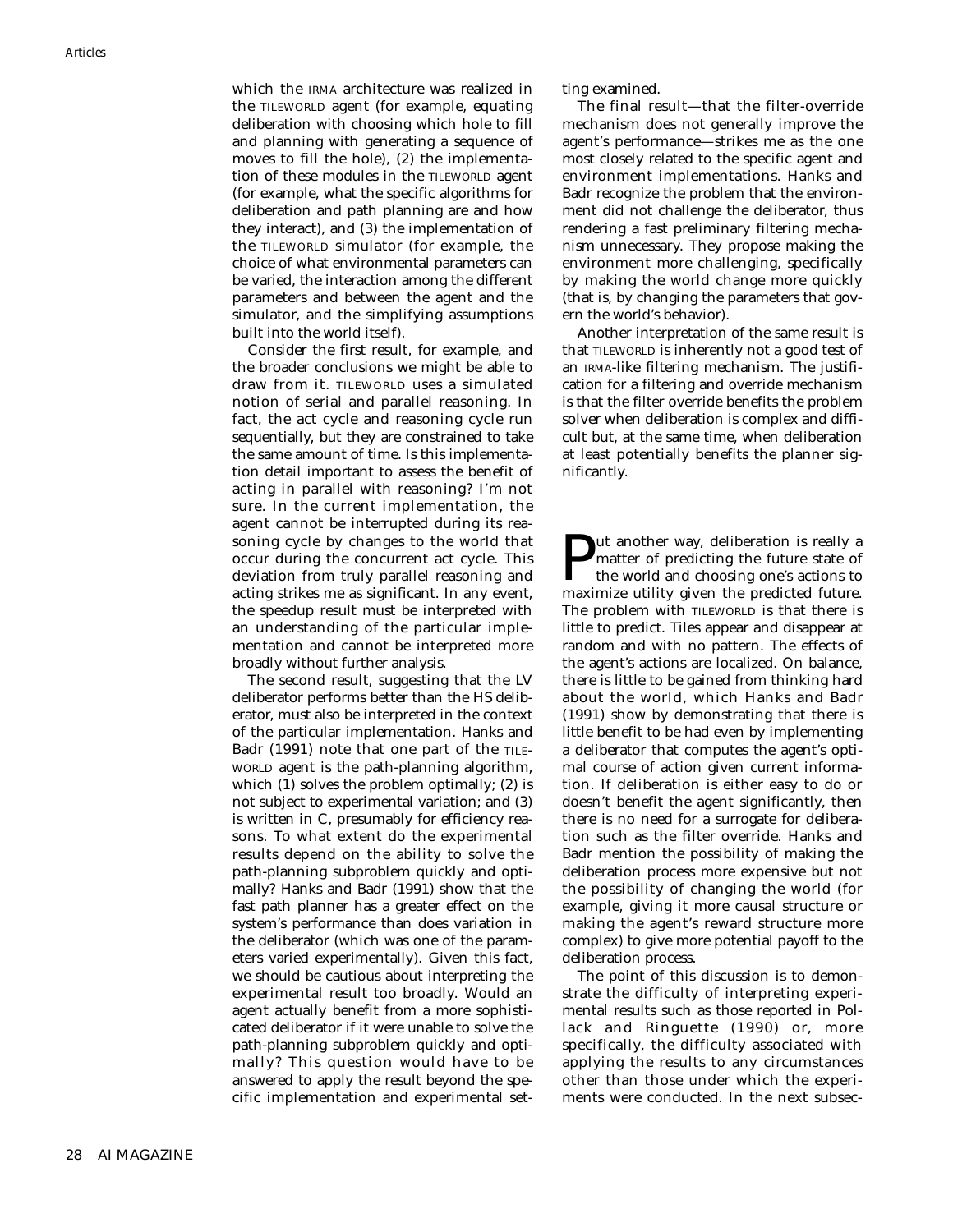tion, I discuss the implications of the general paradigm of experimentation in the small, but first, I want to discuss some follow-up experiments in the TILEWORLD environment.

Subsequent TILEWORLD Experiments The experiments in Pollack and Ringuette (1990) tried to establish a relationship between the agent's commitment to its current plan—its willingness to abandon its current goal to consider a new option, or *boldness* as it was called—and the rate at which the world changes. Kinny and Georgeff (1991) try to make this relationship precise and provide additional empirical support. They begin their experimental inquiry by further simplifying the test-bed world: "[The TILEWORLD] was considered too rich for the investigative experiments we had planned. Therefore, to reduce the complexity of the object-level reasoning required of our agent, we employed a simplified TILEWORLD with no tiles" (Kinny and Georgeff [1991], p. 83). The agent's task

the number *p* bears no necessary relationship to the amount of time that it actually takes to generate the plan. Planning time is a constant set by the experimenter and does not depend on the time it takes to build a plan for the current path. Second, increasing or decreasing *p* has no effect on solution quality. Kinny and Georgeff are not exploring the trade-off between planning time and plan quality. The path planner always returns an optimal path; the planning-time parameter makes it seem like it took *p* time units to do so.

A single parameter causes variation in the world: γ, which is the ratio of the agent's clock rate to the rate at which the world changes. Large values of  $\gamma$  indicate that the world changes frequently relative to the amount of time it takes the agent to act. The agent's effectiveness is measured by dividing the number of points the agent actually scores by the sum of the scores for all the holes that appear during the game.

# *… deliberation is really a matter of predicting the future state of the world.*

in this simplified TILEWORLD is to move itself to a hole on the board, at which point it is awarded the hole's score. The agent is provided with perfect, immediate, and cost-free information about the world's current state.

Once again, the planning agent is configured around the tasks of deciding which hole to pursue, deciding which path to take to the chosen path, and deciding whether to pursue a new hole that appears during execution.

The agent always chooses the hole with the highest ratio of score to distance. It adopts a new hole according to its filter-override policy, also called its degree of commitment or degree of boldness. Degree of boldness is a number *b*—the agent automatically reconsiders its choice of hole after executing *b* steps of its path toward the hole it is currently pursuing. A *bold agent,* therefore, tends to make a choice and stick with it. A *cautious agent* tends to reconsider more often and is more likely to abandon its old choice of hole in favor of a new one.

Another agent parameter is its planning time, a number *p* set by the experimenter. The path planner produces an optimal path to the current hole, and the planning-time parameter dictates that it took *p* time units to do so. It is important to point out two things. First,

The experiments showed various relationships between effectiveness, rate of world change, commitment, and planning time: (1) Effectiveness decreases as the rate of world change (γ) increases. (2) As planning time approaches 0, an agent that reconsidered its options (choice of hole) after every step performs better than an agent that never reconsidered. (3) As  $\gamma$  increases, an agent that reconsidered often tends to perform better than an agent that reconsiders infrequently, planning time held constant. (4) When the cost of planning is high, an agent that reconsiders infrequently tends to perform better than one that did so frequently, rate of world change held constant.

These experiments used an agent that reconsidered its current hole after a fixed number of steps *b*. If the agent instead reconsidered its choice of path either after *b* steps or at the time the target hole disappeared, then the bold agent outperformed the cautious agent, regardless of the values of *p* and γ. Performance was improved further by reconsidering the choice of target when a hole appeared closer to the agent than the current target.4

Once again, I want to point out the difficulty in applying these results to situations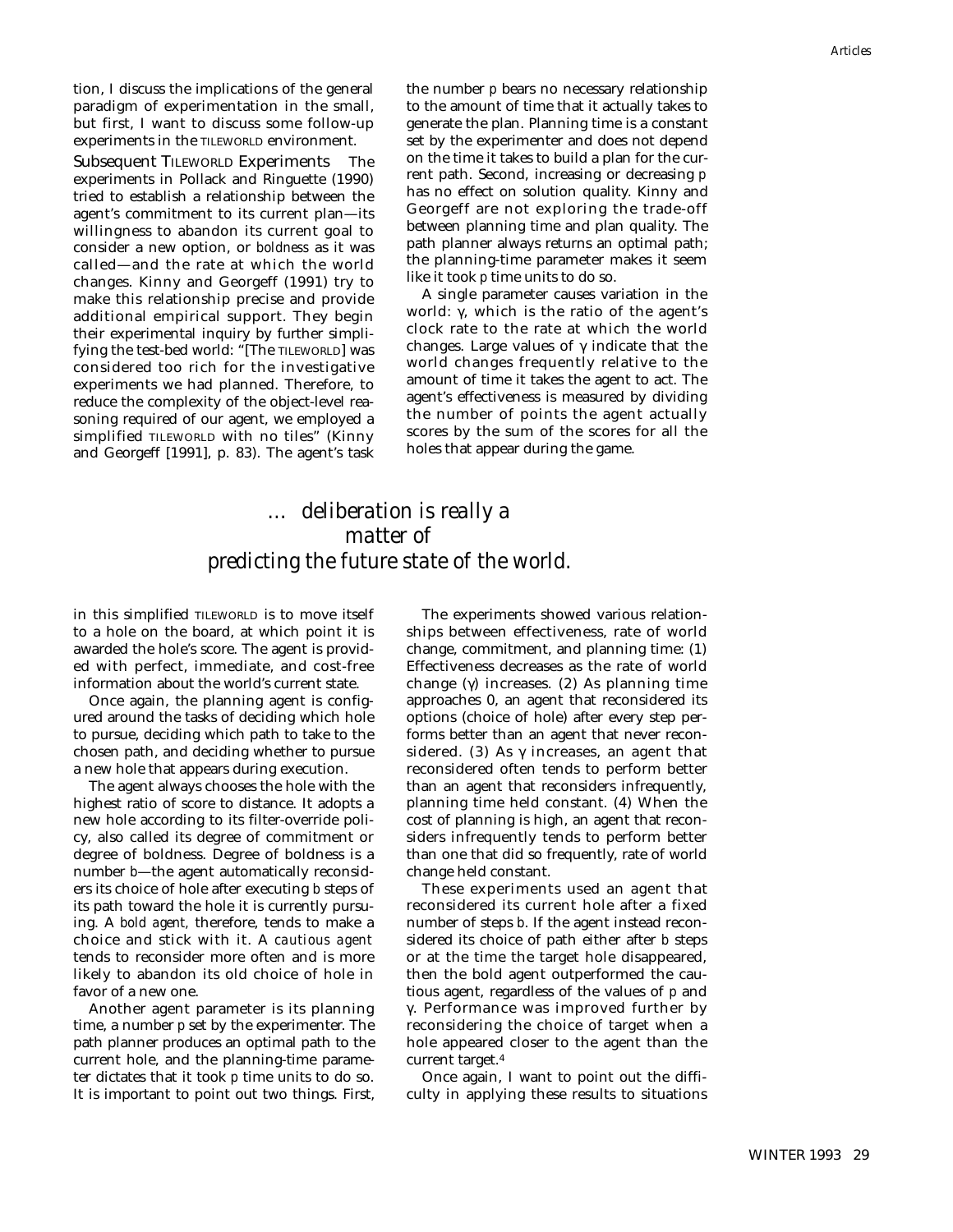other than the specific experimental environment. Doing so requires evaluating what the simplifications are to TILEWORLD and how they affect the complexity of the deliberation task, evaluating how well the definitions of *boldness* and *planning time* apply to different domains, and so on. To what extent does the last result, for example, depend on the fact that the agent was provided with complete, instantaneous, correct, and cost-free information about changes to the world?

Analysis How do these experiments advance the cause of building intelligent agents? I think it's clear that the agents presented in these papers do not, in and of themselves, constitute significant progress. Both operate in extremely simple domains, and the actual planning algorithm consists of using a shallow estimate of a hole's value to focus the agent's attention, then applying an optimal algorithm to plan a path to the chosen hole. This strategy is feasible only because the test bed is so simple: The agent has, at most, four possible primitive actions; it doesn't have to reason about the indirect effects of its actions; it has complete, perfect, and cost-free information about the world; its goals are all of the same form and do not interact strongly; and so on.

The argument must therefore be advanced that these experimental results will somehow inform or constrain the design of a more interesting agent. Such an argument ultimately requires translating these results into general relationships that apply to significantly different domains and agents, and I pointed out how tricky it will be to establish any applicability beyond the experimental test bed itself. A crucial part of this extensibility argument will be that certain aspects of the world—those that the test bed was designed to simulate more or less realistically—can be considered in isolation; that is, studying certain aspects of the world in isolation can lead to constraints and principles that still apply when the architecture is deployed in a world in which the test bed's simplifying assumptions are relaxed.

Finding a general and useful interpretation for experimental results is a crucial part of the process of controlled experimentation. One immediately faces the trade-off between stating the relationships in such a way that they are not so general as to be uninformative and stating them so that they are not so specific that they don't generalize outside the particular agent and world in which the experiments were conducted.

Both TILEWORLD papers discuss the differ-

ence between a bold and a cautious agent, for example. These general terms are supposed to suggest an agent's willingness to reassess its plan commitments as it executes its plans: A bold agent rarely reconsiders its plans; a cautious agent does so frequently.5

The two main results from Kinny and Georgeff (1991) can be stated as follows: First, it's a good policy for an agent to be more cautious as the world changes more rapidly. In other words, planning ahead doesn't do much good when the world changes a lot before the plan is executed or while the plan is being executed. Second, it's a good policy for an agent to rethink its commitment to a goal when the goal disappears or when a goal appears that superficially looks more promising than its current goal. Both results turn out to be robust, holding as various other parameters both of the agent and of the world are varied. Stated this way, the relationships seem pretty straightforward; I would be surprised to hear about an agent that did not adopt these policies either explicitly or implicitly. The question is, therefore, whether the relationships stated in these general terms provide significant guidance to those that build other agents.

 $\sum$  f course, the first relationship can be<br>restated much more specifically, men-<br>tioning the agent's goals (to move to<br>holes) its problem-solving strategy (to choose restated much more specifically, menholes), its problem-solving strategy (to choose a hole using a heuristic, then plan a path optimally to the hole, using exactly *p* units of time to do so), its definition of boldness (the number of operators it executes before replanning), and the nature of its worldchange parameter (the rate at which holes randomly appear). Interpreted in this light, the result is much less obvious. It does provide significant guidance to somebody who wants to design an agent using the architecture so described, to act effectively in a world so described, given problems of the sort so described, but nobody really wants to do it. Thus, the problem is how to interpret this more specific relationship in a broader context. What if the agent doesn't have immediate, perfect, and cost-free information about the appearance of holes? What if the designer does not have an optimal and efficient path planner at his/her disposal? What if the appearance of holes is not truly random but operates according to some richer causal structure? Do the same relationships still hold? For that matter, are the same relationships even meaningful?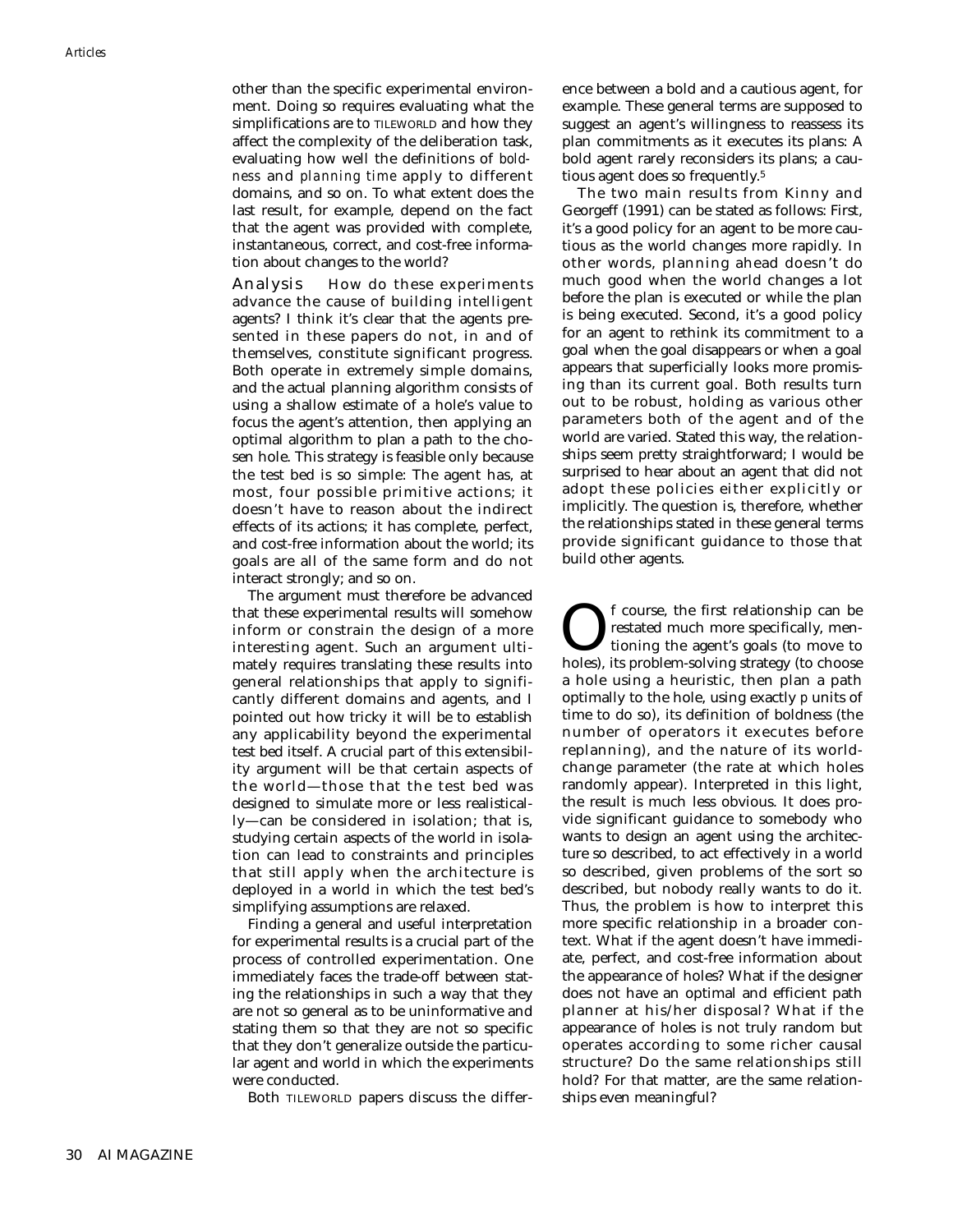The main point here is that experimentation does not provide us automatically with meaningful relationships between agents and environments. Claiming that a specific experimental relationship establishes a connection between boldness and the rate of world change constitutes a form of wishful thinking.6 It translates a specific relationship between a particular implemented agent and a particular simulated world into terms that are intuitive, broad, and imprecise. Giving intuitive names to these characteristics and to their relationship does not make them meaningful or broadly applicable. The real contribution of such an analysis would be to come up with the right way of characterizing the agent, the world, and their relationship in terms that are not so specific as to be applicable only to the experimental domain but not so vague as to be vacuously true. Thus far, the experimental work has not focused on this question; in fact, it's worth asking whether running experiments in artificially small, simple worlds is the right place to start looking for these relationships at all.

Examining Environmental Features in Isolation I turn now to the second assumption underlying experimentation in the small: A particular characteristic of a realistic world can be studied in isolation, and good solutions to the restricted problem lead to good solutions in the realistic world. TILE-WORLD, for example, focuses on unplanned change in the form of the random appearance and disappearance of tiles and holes (or just holes in the case of the simplified TILE-WORLD) but simplifies away other aspects of the world.

This scaling assumption is absolutely crucial to the whole experimental paradigm, and I have not seen it defended in the literature. In fact, the only explicit mention of the assumption I have found appears in Philips et al. (1991, p. 1):

We are not suggesting that studies of these attributes in isolation are sufficient to guarantee the obvious goals of good methodology, brilliant architectures, or first-class results; however, we are suggesting that such isolation facilitates the achievement of such goals. Working on a real-world problem has obvious benefits, but to understand the systems that we build we must isolate attributes and carry out systematic experimentation.

My own work leads me to believe that it will be difficult to isolate particular aspects of a large planning problem. In Hanks (1990b), for example, I confront the problem of rea-

soning about plans in an uncertain world. Unplanned, random change—such as tiles and holes appearing and disappearing—is one source of uncertainty, but there are others: The agent can have incomplete or incorrect information about the world's initial state, have an incomplete model of its own actions, and might not have enough to time to consider explicitly every outcome of its plan. I see no way to separate one of these factors from the others in any principled way; therefore, I see no way that studying the simplified problem of a world in which all uncertainty is the result of unplanned, random change can shed light on the larger problem of reasoning about plans in an uncertain world.

It's not even clear whether the problem that the TILEWORLD papers claim to be investigating—the decision of when it is advantageous to act as opposed to deliberate—can be considered in a context in which all exogenous change is random. The decision about whether to plan or act depends both on the world and on the agent's ability to predict the world; the better it is at reasoning about the effects of its actions, the more benefit can be derived from thinking ahead.

TILEWORLD trivializes the prediction process by making the world essentially unpredictable: Tiles and holes appear and disappear at random. The agent, therefore, has no incentive to reason about what tiles might appear or disappear or where they might appear, which greatly simplifies the question of whether it should deliberate or act. Can we therefore apply the experimental results established in TILEWORLD to worlds in which prediction is a difficult problem?7

Experimentation in the small depends on the ability to study particular aspects of a realistic world in isolation and to apply solutions to the small problems to a more realistic world. I have seen no indication that such studies can in fact be performed; in fact, neither TILEWORLD paper argues that random, unplanned change is a reasonable feature for isolated study. An experimenter using these worlds, therefore, runs the risk of solving problems in a way that cannot be extended to more realistic worlds and, at the same time, of making his/her job artificially difficult for having studied the problem in isolation. Kinny and Georgeff (1991) state that "[simulated worlds] should ideally capture the essential features of real-world domains while permitting flexible, accurate, and reproducible control of the world's characteristics" (p. 82). Their proposition is appealing, but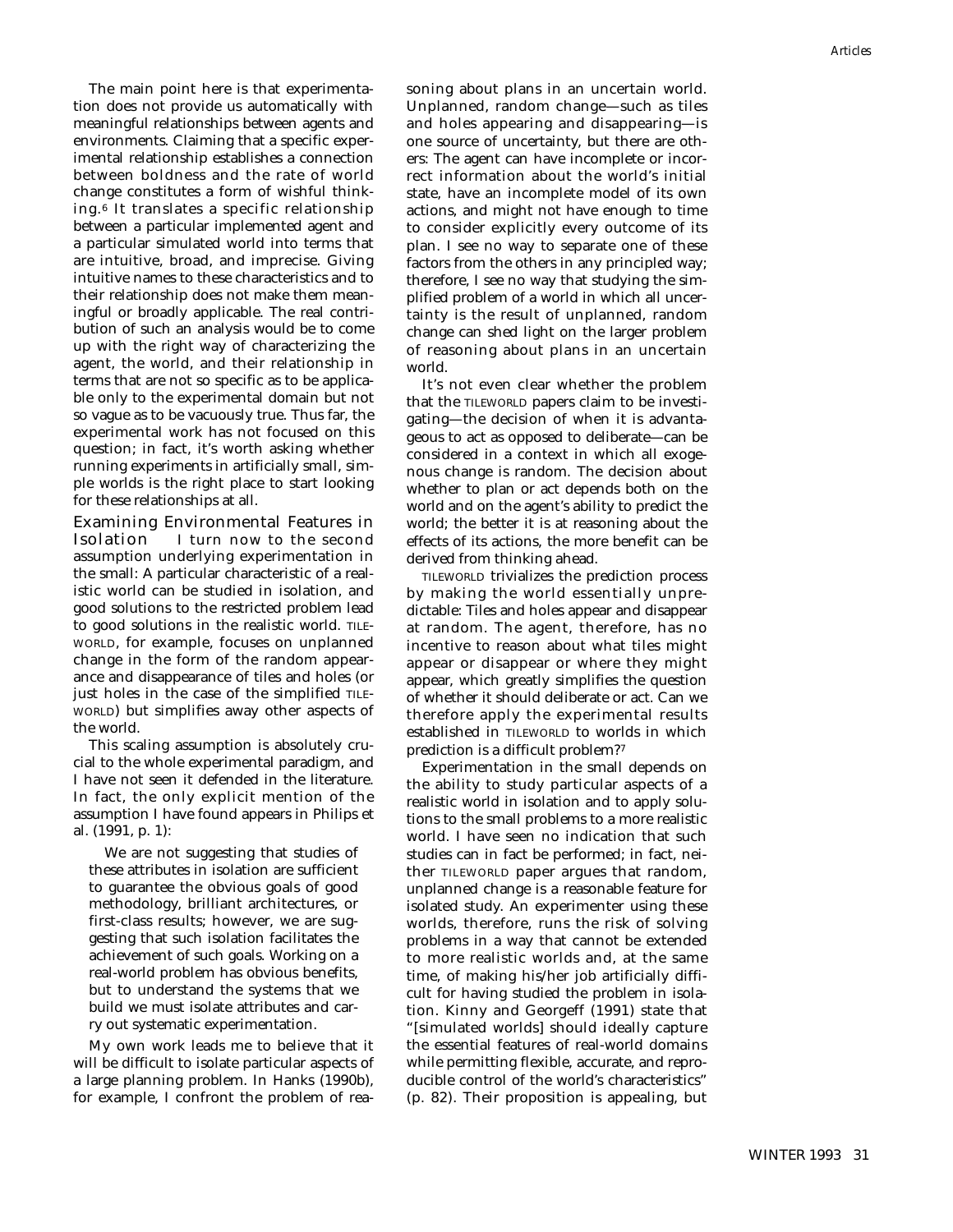the fact is we don't know what it means to "capture the essential features of real-world domains," much less whether it is possible to do so in a system that allows "reproducible control of the world's characteristics." Conducting experiments in small, controlled worlds carries with it the responsibility of considering the implications of the simplifications that were made to allow the experimentation in the first place.

However at this point, we must remind ourselves of our ultimate goals: to build systems that solve interesting problems and to understand why they do so. Research decisions must be oriented toward solving problems, not toward satisfying methodological goals. The ultimate danger of experimentation in the small is that it entices us into solving problems that we understand rather than problems that are interesting. At best, it gives the mistaken impression that we are making progress toward our real goal. At worst, over time it confounds us to the point that we believe that our real goal is the solution of the small, controlled problems.

Conclusion In no way should this section be taken as an argument against using experimental methods to validate theories or programs. In fact, I think the need for experimentation is manifest; we need to understand why and how well our ideas and our architectures work, and we will not always be able to do so using analytic methods. Neither am I opposed to conducting these experiments in controlled, overly simplified worlds. I can imagine, for example, a researcher implementing some idea in a system, then building a small world that isolates the essence of this idea, then using the small world to explore the idea further. I object, however, when attention turns to the experimentation process itself instead of the ideas that are to be tested and when the assumptions inherent in the small world are adopted without regard to the relationships the world is supposed to demonstrate.

The ultimate value—arguably the only value—of experimentation is to constrain or otherwise inform the designer of a system that solves interesting problems. To do so, the experimenter must demonstrate three things: (1) his/her results—the relationships he/she demonstrates between agent characteristics and world characteristics—extend beyond the particular agent, world, and problem specification studied; (2) the solution to the problem area studied in isolation will be applicable when the same problem area is encountered in a larger, more complex world; and (3) the relationship demonstrated experimentally actually constrains or somehow guides the design of a larger, more realistic agent. The experimental work I have seen has addressed none of these questions.

I originally stated that our two objectives as researchers are (1) building interesting systems and (2) understanding why they work. It seems to me that experimentation in the small adopts the position that these goals should be tackled in reverse order—that you can understand how an interesting system must be built without actually building one. I don't believe this case to be so; rather, we should be building systems and then applying analytic and experimental tools to understand why the systems did (or did not) work.

#### The Promise of Experimentation (Martha E. Pollack)

Steve Hanks believes that experimentation in the small is a dangerous enterprise. I believe that to the contrary, controlled experimentation—small, medium, or large—promises to help AI achieve the scientific maturity it has so long sought. In these comments, I try to defend this belief.

In his section entitled The Danger of Experimentation in the Small, Hanks begins by stating that the primary objectives of those studying agent design are "(1) to build systems that extend the functionality of existing systems . . . and (2) to understand how and why **these** systems work" (emphasis mine). I would put the second point somewhat differently and claim that we aim to understand "how and why such systems can work." This change is not a minor matter of wording but, rather, a fundamental disagreement about research methodology. Hanks believes that complex-system building must precede experimental analysis, but I believe that these two activities can and should proceed in parallel. Hanks does not object to all experimentation, only to experimentation in the small, that is, experimentation using simplified systems and environments. I claim not only that such experimentation can be informative, but that given our current state of knowledge about system design, controlled experimentation often requires such simplifications. Thus, in my view, Hanks's position is tantamount to an injunction against all experimentation in AI; in other words, it is a call for the maintenance of the status quo in AI methodology.

It is important to be clear about what con-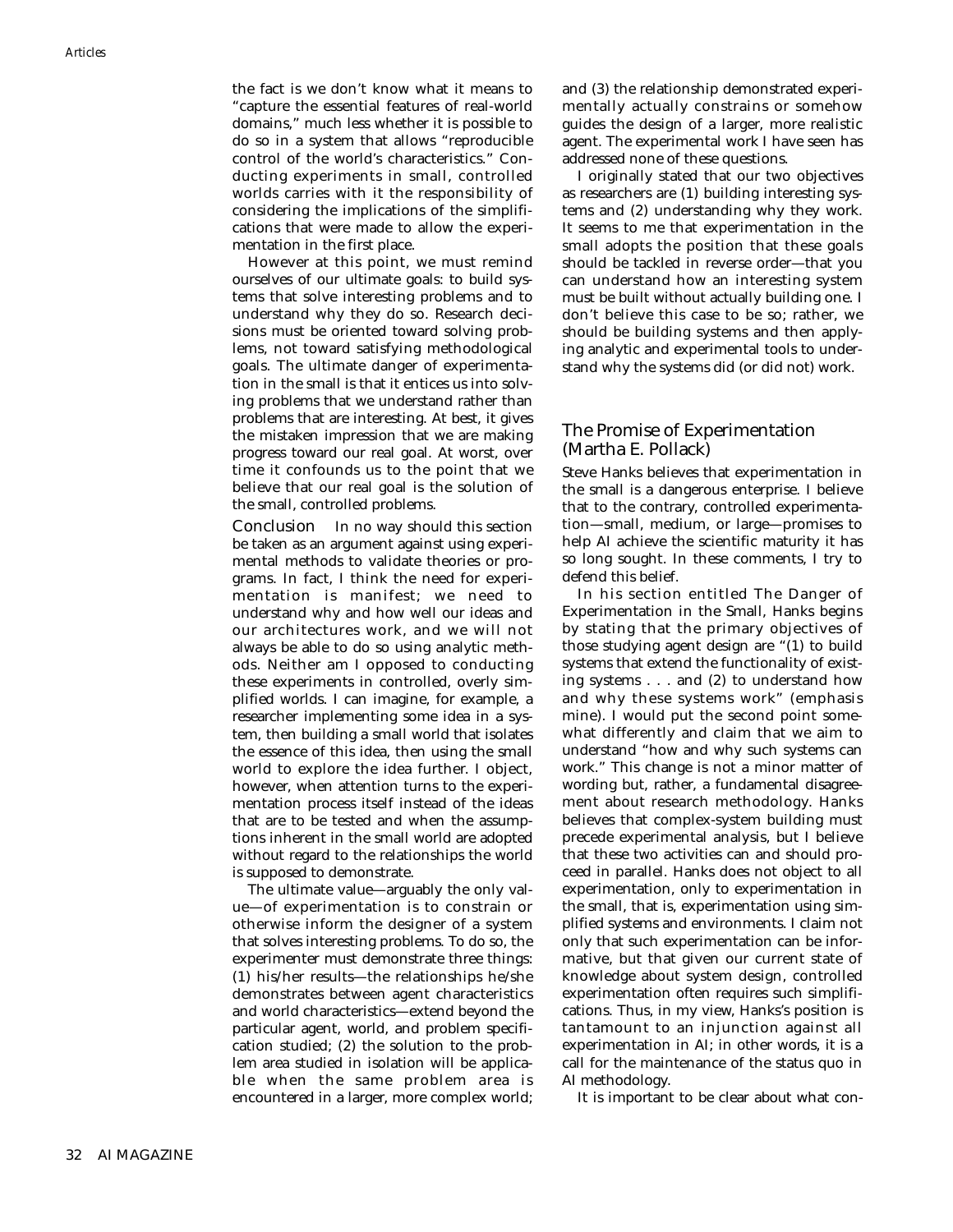stitutes an understanding of how and why certain autonomous agents work. In my view, this understanding consists of a theory that explains how alternative design choices affect agent behavior in alternative environments; that is, it will largely consist of claims having the form, A system with some identifiable properties *S*, when situated in an environment with identifiable properties *E*, will exhibit behavior with identifiable properties *B*.8

The goal of experimentation in AI (and arguably, a primary goal of the science of AI taken as a whole) is to elucidate the relationships between sets of properties *S*, *E*, and *B*, as previously defined. I argue that for experimentation to succeed in meeting this goal, two types of simplification must be made. The first type is inherent in the notion of experimental design. Experimentation neces-

methodological challenges. In particular, he points out the issue of generalizability: How can a researcher guarantee that the simplifications made in the design of an experiment do not invalidate the generality of the results obtained? I believe that this issue is a serious one that poses a significant challenge to AI researchers. Moreover, I agree with Hanks that by and large, the controlled experimentation that has been performed to date in agent design—including my own work—has not adequately met this challenge. This inadequacy, however, is a result of the fact that so far painfully little controlled experimentation has been conducted in AI; as Hanks notes, the TILEWORLD experiments represent relatively "rare examples of systematic experimentation with agent architectures."9 It is extremely difficult and often impossible to have

# *controlled experimentation —small, medium, or large promises to help AI achieve the scientific maturity it has so long sought*

sarily involves selective attention to, and manipulation of, certain characteristics of the phenomena being investigated. Such selectivity and control constitute a type of simplification of the phenomena. The second type of simplification that is currently needed arises from our existing abilities to build complex AI systems. Large, complex systems that tackle interesting problems are generally not principled enough to allow the experimenter to meaningfully probe the design choices underlying them. Moreover, they are designed for environments in which it might be difficult or impossible to isolate, manipulate, and measure particular characteristics. Finally, these systems do not generally include instrumentation to measure their performance, although it is conceivable that in many cases, this instrumentation could be added in a fairly straightforward way. Thus, these systems do not allow the experimenter sufficient access at least to *S* and *E* and, possibly, also to *B*; they are, in short, ill suited for controlled experimentation. In contrast, the kinds of simplified systems we described in Test-Bed Implementations, that is, test beds such as TILEWORLD, NTW, TRUCKWORLD, and PHOENIX and their embedded agents, are designed specifically to provide the control needed by the experimenter.

Hanks correctly notes that the simplifications required for experimentation introduce confidence in the generality of the results obtained from a few experiments. The desire for robust, generalizable results should lead us to do more, not less, experimentation.

The problem of generalizability is not unique to AI; it is inherent in the experimental methodology, a methodology that has been tremendously successful in, and indeed is the cornerstone of, many other sciences. I see nothing in AI's research agenda that would preclude its also benefiting from controlled experimentation. Of course, adopting the experimental method entails adapting it to the particulars of the AI research program. In my comments to follow, I give some necessarily sketchy suggestions about how we might adapt the methodology and, in particular, how the challenge of generalizability can be met in AI. Following Hanks, I also use TILEWORLD as an example.

Simplification in Experimentation "Simplification, paring back the variables, far from invalidating results, is indeed required by the foundations of empirical design. The success of reductionism depends on measuring and reporting only that bit of cloth that can be understood and tested piecemeal" (Powers [1991], p. 355).

Experimentation mandates simplification. In investigating a complex phenomenon, the experimenter selectively attends to some aspects of it, namely, those that he/she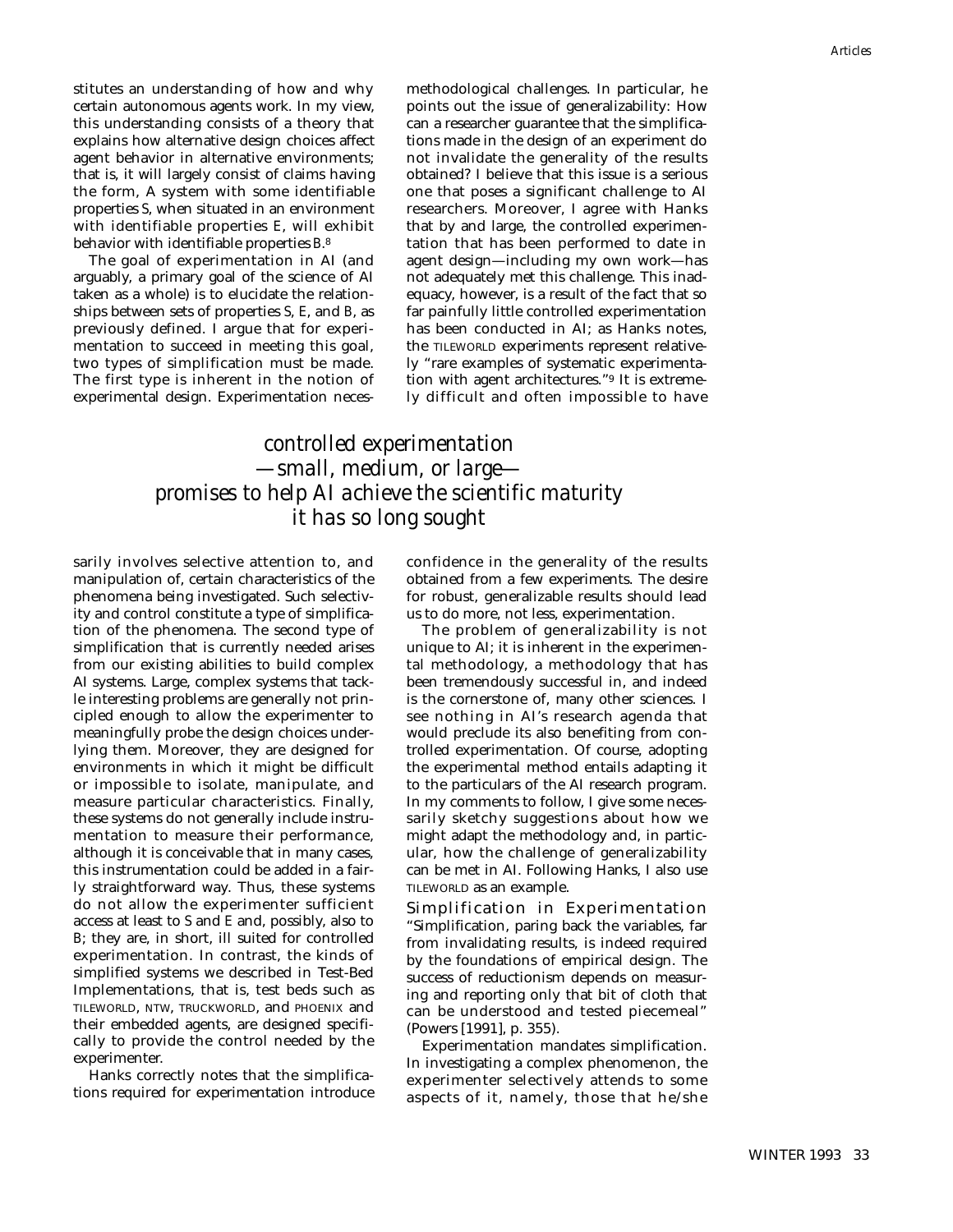believes are relevant to his/her hypotheses. He/she exerts control over those aspects of the phenomenon, manipulating them as necessary to test his/her hypotheses. At the same time, he/she holds constant those influences that he/she believes are extraneous to his/her hypotheses and allows or even forces random variation in those influences that he/she believes are noise. This selective attention to, and intentional manipulation of, certain aspects of the phenomenon is the "paring back [of] the variables" noted in the previous quotation.

Does Hanks object to simplification as such; that is, does he believe that to be useful, a hypothesis about agent design cannot make reference only to some aspects of an agent's architecture or environment? Although he appears to be inclined toward this conclusion when he asserts his belief that "it will be quite difficult to isolate particular aspects of a large planning problem," this objection is not his primary one. Rather, what he views as dangerous is a particular way of achieving simplification in research on agent design, namely, by conducting experiments using highly simplified agents operating in highly simplified environments. This reliance on simplification defines what he terms "experimentation in the small." Hanks's introductory comments mention only objections to the use of simplified environments, but his criticisms of the TILEWORLD experiments show that he also objects to the use of highly simplified agents.

I alluded earlier to my belief that it is necessary to make significant simplifications in the agents and environments we use in conducting experimentation. Large, realistic systems have generally been built without the benefit of a principled understanding of agent design—precisely what experimentation (supplemented with theorizing) aims at. As a result, it is extraordinarily difficult to determine which mechanisms of these complex systems are responsible for which aspects of their behavior, in other words, to isolate the key properties of *S* and *B*. It is difficult to determine what in the system is essential to the observed behavior and what is instead an artifact of the way the system happened to be implemented. In addition, when these systems are deployed in real environments, there is no ready way to isolate and control key features of these environments, that is, to get a handle on *E*.

The test beds that we surveyed in Test-Bed Implementations are designed specifically to provide the researcher with the control needed to conduct experimentation—to enable him/her to control and monitor the conditions of the environment and to measure the behavior of a system embedded in the environment. In other words, a useful test bed will give the researcher a handle on *B* and on *E*.

To give the researcher a way to measure *B,* the test-bed designer specifies what counts as successful behavior in the test-bed environment and provides instrumentation that measures success. To give the researcher a way to control and monitor *E*, the test-bed designer selects some set of environmental features and provides instrumentation that allows the researcher to control these. One potential objection is that the test-bed designer thereby influences the experiments that can be conducted using the test bed; researchers might want to study other characteristics of *B* and *E* than those identified by the test-bed designer. However, this problem only exists if researchers are mandated to use particular test beds. The problem disappears if we leave the decision about which test bed to use to individual researchers. A test bed is just a tool, and it is up to the researcher to determine the best tool for his/her current task. Indeed, in some cases, researchers might need to build their own tools to pursue the questions of interest to them. It is worth noting, though, that some test beds might be more flexible than others, that is, might more readily suggest ways to model a variety of environmental features and/or behavioral aspects and, thus, be more amenable to modification by the test-bed users. Later, I suggest that flexibility is one of the strengths of the TILE-WORLD system.

To this point, I have focused on how a test bed allows control of *B* and *E.* It is, of course, also necessary for the researcher to have control of the system features, *S*. One way to achieve this control is to use the same kind of parameterization in an agent embedded in a test-bed environment as is used in the environment itself. One of the more useful features of the TILEWORLD system is precisely that it provides the experimenter with control over the embedded system as well as over the environment.

Hanks does not dispute the claim that simplification of the kind provided by test-bed environments and agents provides experimental control. What worries him is that the price we might pay for this control is too high. His main argument is that the simplifications that provide the needed control also make it impossible to produce results that are in any sense real or generalizable, that is, can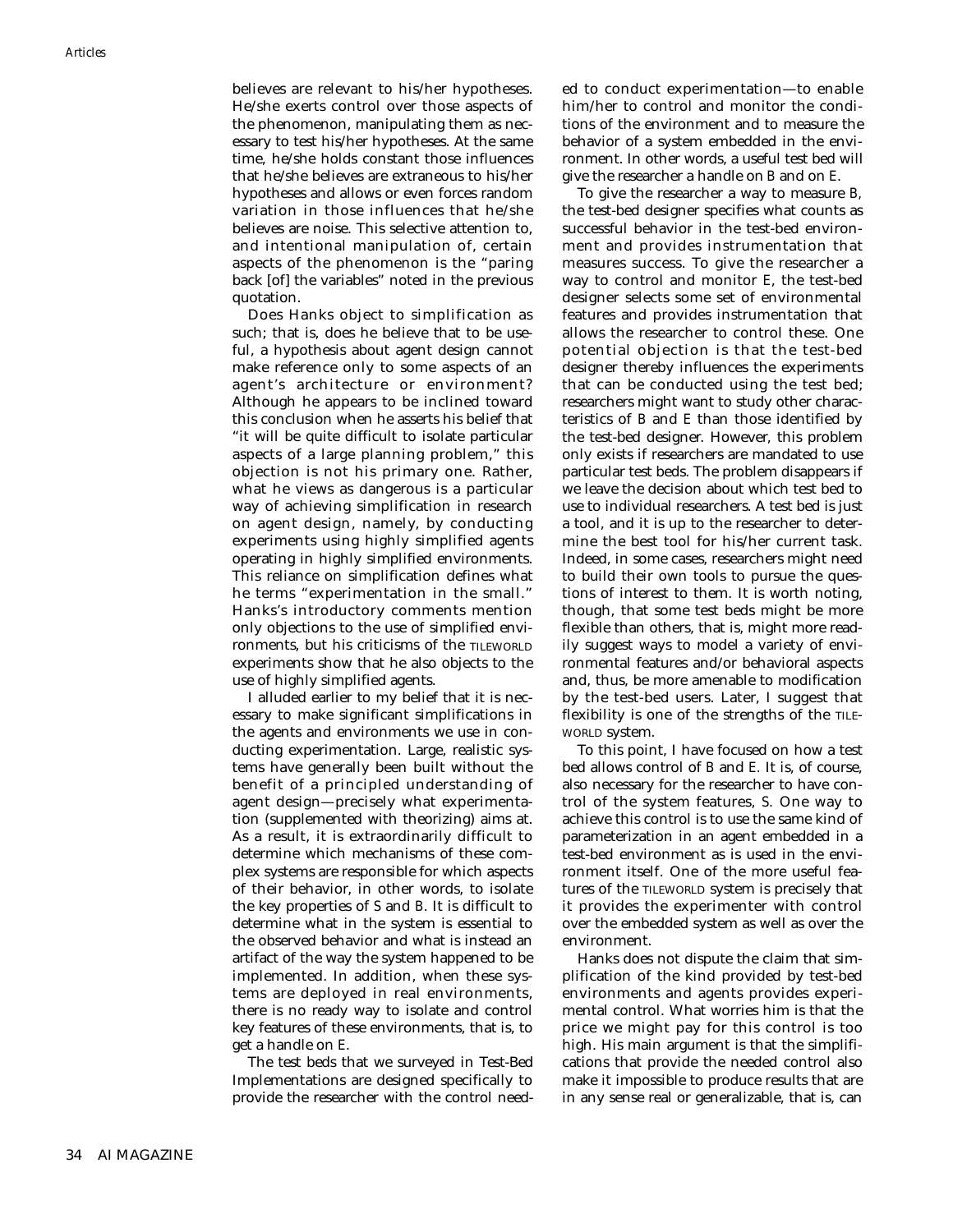be shown to be applicable to larger AI applications. Cohen, Hanks, and I all agree that this problem, often called *realism*, is the most difficult challenge facing researchers on agent design who adopt the experimental methodology we discuss in this article. However, we disagree about whether this difficulty in insurmountable.

Toward Realism The problem of realism is a challenge for experimentalists—for all experimentalists, not just those in AI. To achieve the experimental control they need, scientists in many disciplines have made use of simplified systems and have thus had to address the question of how the lessons they learn using these systems can be applied to more complex phenomena. However, the history of science is full of examples in which this challenge has been met successfully. For example, biologists have used the simple organisms *Drosophila* and *Escherichia coli* in numerous experiments aimed at understanding the fundamental mechanisms of genetics. The results of these experiments have had tremendous significance for the theory of inheritance in all organisms, including humans. Neurobiologists have used *aplysia,* animals with only a few neurons, to conduct experiments investigating neuroplasticity. Again, the results have been generalized to theories about the ways in which human brains function. As another example, engineers have built systems to simulate natural phenomena—wind tunnels and wave machines, for instance. These simulations abstract away from much of the complexity of real environments. Nonetheless, experiments conducted using them have provided many valuable lessons about the effects of the modeled phenomena on engineered artifacts such as airplanes.

Of course, merely pointing out that many other sciences have been able to meet the challenge of realism is not, in and of itself, enough to demonstrate that AI researchers concerned with agent design will be able to do so. What is needed is a closer look at how this challenge has been met. A widely used introductory textbook on statistics describes the process of achieving realism as follows:

Most experimenters want to generalize their conclusions to some setting wider than that of the actual experiment. Statistical analysis of the original experiment cannot tell us how far the results will generalize. Rather the experimenter must argue based on an understanding of psychology or chemical engineering or education that the experimental

results do describe the wider world. Other psychologists or engineers or educators may disagree. This is one reason why a single experiment is rarely completely convincing, despite the compelling logic of experimental design. The true scope of a new finding must usually be explored by a number of experiments in various settings.

A convincing case that an experiment is sufficiently realistic to produce useful information is based not on statistics, but on the experimenter's knowledge of the subject-matter of the experiment (Moore and McCabe 1989, p. 270).

The key to achieving realism lies in the<br>researcher's knowledge of the subject<br>matter; the researcher must provide an<br>argument based on his/her understanding of researcher's knowledge of the subject argument, based on his/her understanding of the subject matter, that, in fact, the experimental results do describe the wider world. For such arguments to be satisfying, they must be informed by a rich theory of the phenomena in question. For the experimental program to succeed in AI, AI researchers will need to be more scrupulous about careful theory development; as I have claimed elsewhere (Pollack 1992), our field has not always valued theory development as an integral part of our work.

Research into agent design begins with a theory. Of course, the theory, in whole or in part, can be informed by the theorist's previous experiences with building large, interesting systems. An experimental research program on agent design includes the following components (see Cohen's [1991] MAD [modeling, analysis, and design] methodology): (1) a theory describing some aspect(s) of agent design—particularly, the agent's architecture, the environment, and the agent's behavior—and the purported effect of these design aspects on agent behavior in certain environments;10 (2) an implemented test-bed environment and a description of the characteristics of the environment; (3) an implemented agent who will operate in the test bed; and (4) mappings describing the relationship between the real phenomena described by the theory and their intended analogs in the test-bed environment, the relationship between the agent architecture described in the theory and its realization in the implemented agent, and the relationship between the agent's design and its performance in the test-bed world.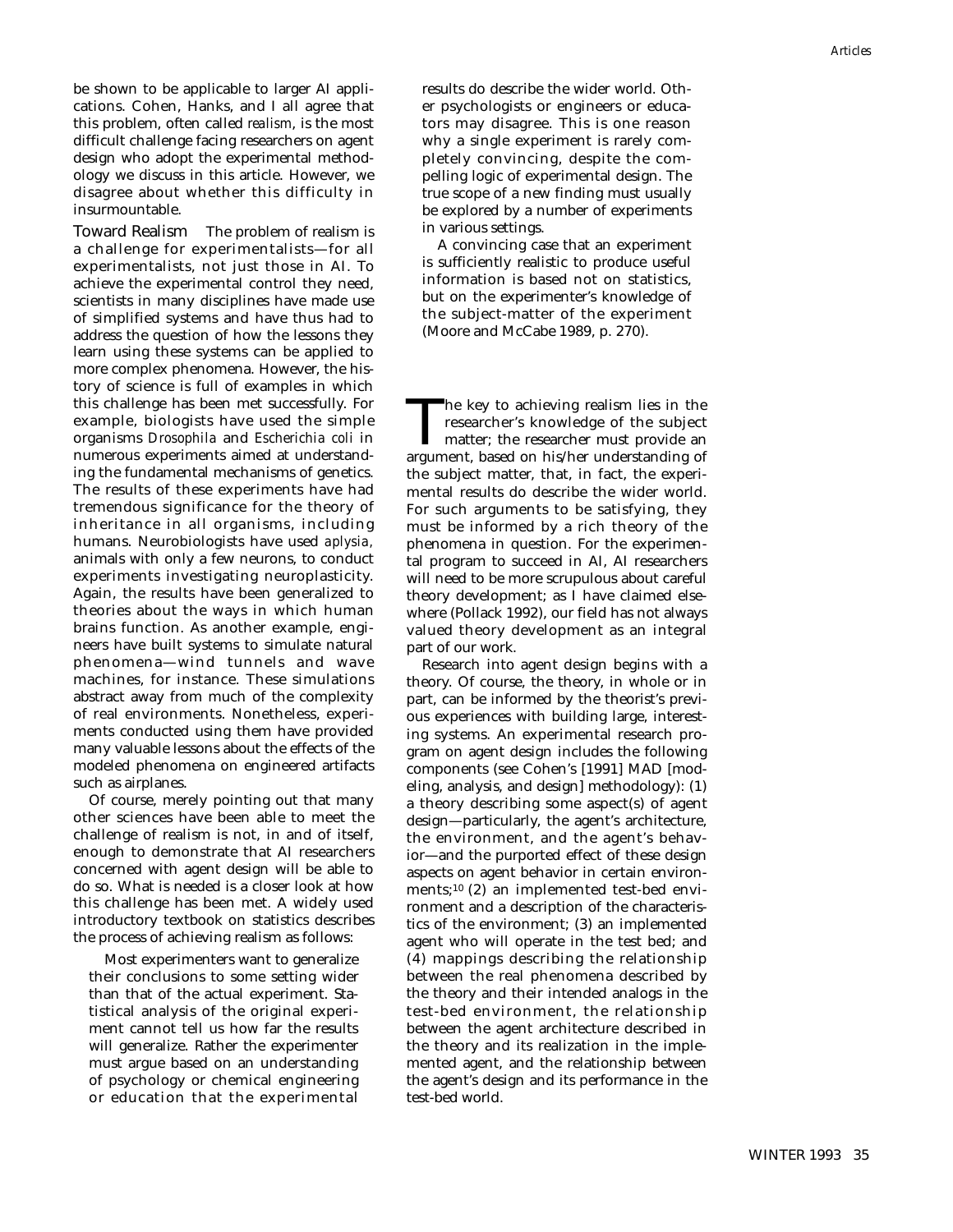typical set of experiments will then evolve from some hypothesis, typically asserting that under the conditions of some given environment, some specified behavior will be observed in agents having some given architectural characteristics. Experiments can then be designed using the implemented (or operationalized) analog of this hypothesis, relating conditions in the test bed to observed behavior in the implemented agent. Such experiments can have several different types of result. They can confirm, deny, or suggest modifications to the hypotheses in the underlying theory. They can suggest needed changes to the testbed system or to the mappings between the actual and the simulated environments. They can reveal flaws in the way the environment was modeled. They can suggest needed changes to the simplified agent or to the mappings between the actual and the simulated agents. They can reveal flaws in the way the agent was modeled or the way its behavior was measured. Perhaps most importantly, they can suggest additional experiments that should be performed, either using the same or another test bed and agent.

This last type of result is critical. Experimentation is an iterative process. Part of the experimental program is to refine the mapping between a theory and its realization in implemented systems. Part of the experimental program is to iteratively refine the experiments themselves. As Moore and McCabe (1989, p. 270) put it, "a single experiment is rarely completely convincing.… The true scope of a new finding must usually be explored by a number of experiments in various settings." To facilitate related experiments, great care must be given to the way in which theories are stated and to the way in which these theories are operationalized in experimental settings. Test beds and simplified agents make it possible to meet the latter requirement.

The TILEWORLD Experience To make this discussion more concrete, I want to describe briefly some of the experiences we have had in conducting experiments using the TILE-WORLD system. I focus on TILEWORLD because it is the experimental work with which I am most familiar and because Hanks addresses it in his comments. I do not mean to suggest that TILEWORLD is the ultimate test bed or one that all researchers should use in their work. On the contrary, for reasons I have already discussed, it is essential that AI researchers use a variety of test-bed systems in their experimentation. Moreover, TILEWORLD is an

early, prototype test-bed system, and in using it, my research group and I have not only learned about agent design but also a great deal about the test-bed design. These lessons have led to a number of changes and extensions to the original system, which was reported on in Pollack and Ringuette (1990). Here I mention some of these changes; see also Pollack et al. (1993).

The initial goal in building TILEWORLD was to study a particular, well-developed theory of resource-limited reasoning, called IRMA, that we had previously developed (Bratman, Israel, and Pollack 1988; Bratman 1987; Pollack 1991). This theory was built on a detailed philosophical analysis of the role of intention in managing reasoning; the aim was to investigate certain underspecified aspects of this model. In particular, we began with a theoretically motivated strategy for coping with changing environments—the strategy of *commitment-based filtering.* Roughly speaking, this strategy involves committing to certain plans and tending to ignore options for action that are deemed incompatible with these plans. Filtering can be more or less strict, and we wanted to determine the environmental conditions under which stricter filtering was more advantageous. In addition, there are various ways to realize the notion of strictness, and we wanted to explore the effects of these alternatives on agent behavior in different environmental conditions. The environmental condition that we suspected to be most important was the average rate of change in the environment. Details are in Pollack and Ringuette (1990); this brief sketch is meant to highlight the fact that underlying our attempt to relate *S* (in this case, conditions on filtering), *E* (average rate of change), and *B* (the agent's overall performance) was a larger theory about the role of intentions in resourcelimited reasoning.

The experiments that we conducted, as well as those performed by others using TILE-WORLD (Kinny 1990; Kinny and Georgeff 1991; Kinny,. Georgeff, and Hendler 1992), led to each of the kind of results I described earlier:

First, they provided preliminary confirmation of some parts of the theory. Experimentation showed that strict filtering of incompatible options, coupled with an appropriate overriding mechanism, is viable at least under some circumstances (Kinny and Georgeff 1991; Kinny 1990). In other words, commitment to one's plans can be a valuable strategy for managing a changing environment. Experimentation also suggested needed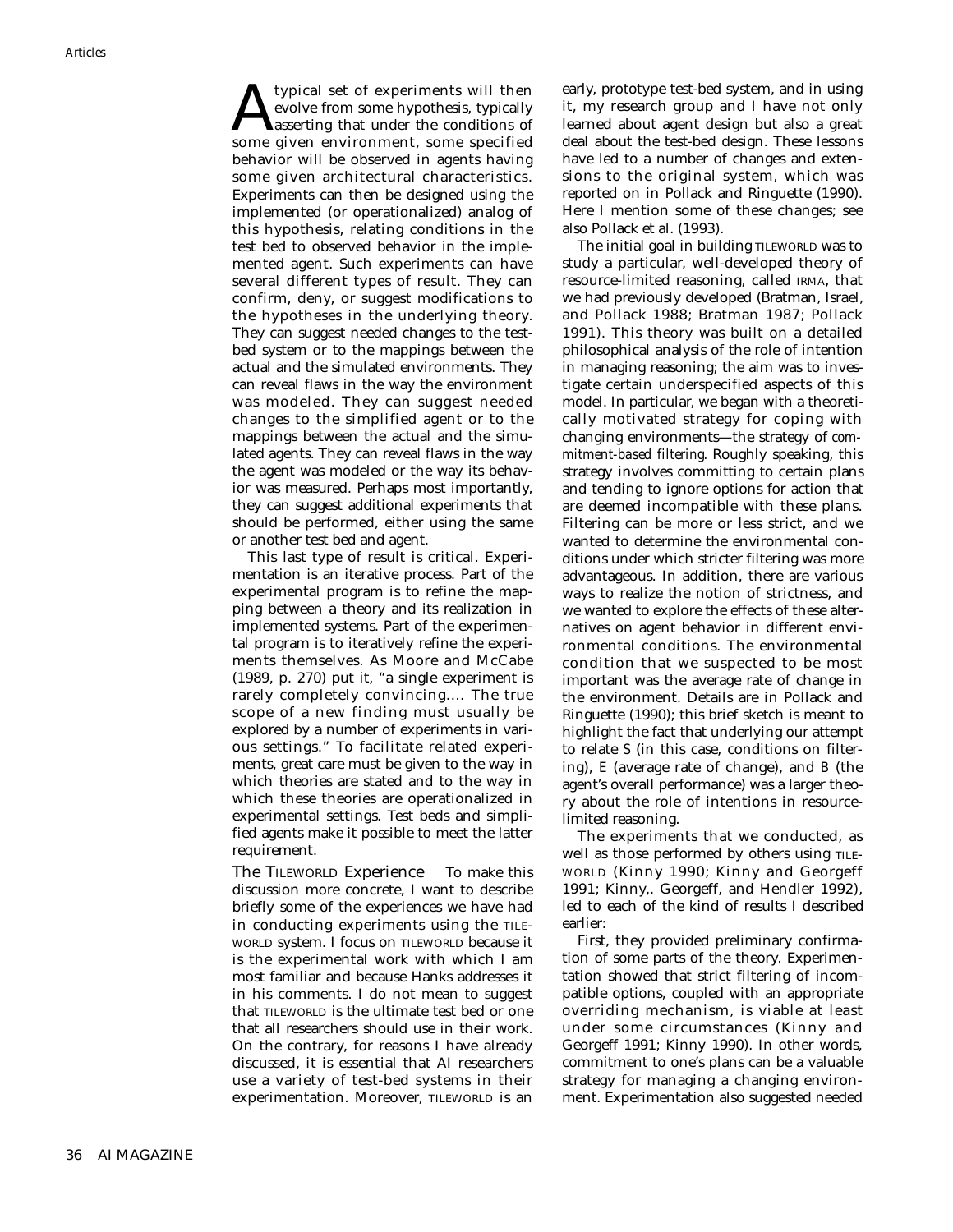modifications to the theory. For example, one TILEWORLD user, John Oh, pointed out to us that the agent's performance is hindered by its inability to immediately adopt certain extremely promising options without deliberation. The original theory included a mechanism for short circuiting deliberation to eliminate a new option, but it lacked a mechanism for short circuiting deliberation to immediately adopt a new option. Thus, the theory needed to be modified to include a new mechanism of the latter type.

Second, the experiments suggested needed changes to the test-bed environment. As Hanks correctly points out, the original TILEWORLD test bed was extremely homogeneous—essentially, the world only presented one type of toplevel goal (hole filling). This fact limited the range of experiments that could be conducted; there was no way to explore the behavior of agents who had to perform complex (and, thus, computationally costly) plan generation. Since the publication of Pollack and Ringuette (1990), researchers have increased the complexity of the TILEWORLD environment, so that they can study situations in which a wider range of options are presented to the agent (Pollack et al. 1993).

Third, the experiments also suggested needed changes to the agent embedded in the TILEWORLD environment. Early experiments showed that the simplifications researchers made in the deliberation and plan-generation component of the system were too extreme. Both processes were uniformly inexpensive, and we were thus unable adequately to explore the advantages of the filtering process, whose intent is to reduce the amount of deliberation and planning needed (Pollack and Ringuette 1990). This limitation subsequently led us to increase the complexity of the deliberation process. Note the interaction between this change and the previous one described; the added complexity in the agent depended on the added complexity in the environment.

Finally, the experiments suggested a large number of additional experiments that need to be conducted to expand and strengthen the original theory. Hanks, in fact, gives many examples of such experiments. He wonders about the significance of the agent's ability to perform some planning problems optimally. He suggests that the degree of (un)predictability in an environment might be an important influence on the value of committing to one's plans. He asks, "What if the agent doesn't have immediate, perfect, cost-free information about the appearance of holes? What if the

designer does not have an optimal and efficient planner at his/her disposal?" Questions such as these are precisely what a theory of agent design should answer and directly suggest experiments that could be performed using TILEWORLD or other test-bed systems. We count as a success of our experience with TILE-WORLD that it has led a number of researchers to ask just such questions. Moreover, TILE-WORLD has proven to be flexible in the sense that it can readily be modified to support experiments investigating environmental and agent-design issues other than those for which it was originally designed.

One error that we made in the initial TILE-WORLD experiments was a failure to be precise enough in the terminology we used to describe the theory and its realization in the test bed and simplified agent.11 Instead of using qualitative terms, we should perhaps have developed quantitative analyses. For example, instead of describing environments as fast or slow relative to some arbitrary baseline, we might have defined the rate of environmental change as the ratio between the average period of time between changes in the environment and the average amount of time it takes an agent to form an arbitrary plan. Qualitative definitions such as this one would certainly have facilitated the specification of the mapping functions between real phenomena and the TILEWORLD operationalization of them.

It is clear that significant effort must be put<br>into the development of vocabularies for<br>describing agents and environments and<br>their realizations in implemented systems If t is clear that significant effort must be put into the development of vocabularies for their realizations in implemented systems. I agree completely with Hanks that the real contribution of this line of research will be "to come up with the right way of characterizing the agent, the world, and their relationship." This goal is the primary purpose of our ongoing work. However, I disagree strongly with Hanks when he goes on to claim that to date the terms used in the TILEWORLD studies (and in all other experimentation in the small) are "so specific as to be applicable only to the experimental domain [or] so vague as to be vacuously true."

Consider the TILEWORLD results that he describes as vacuously true. He states these in terms of the circumstances under which it is advantageous to reconsider the plans to which one has already committed (for example, be more inclined to reconsider when the world is changing more rapidly; reconsider when your goal becomes impossible). Howev-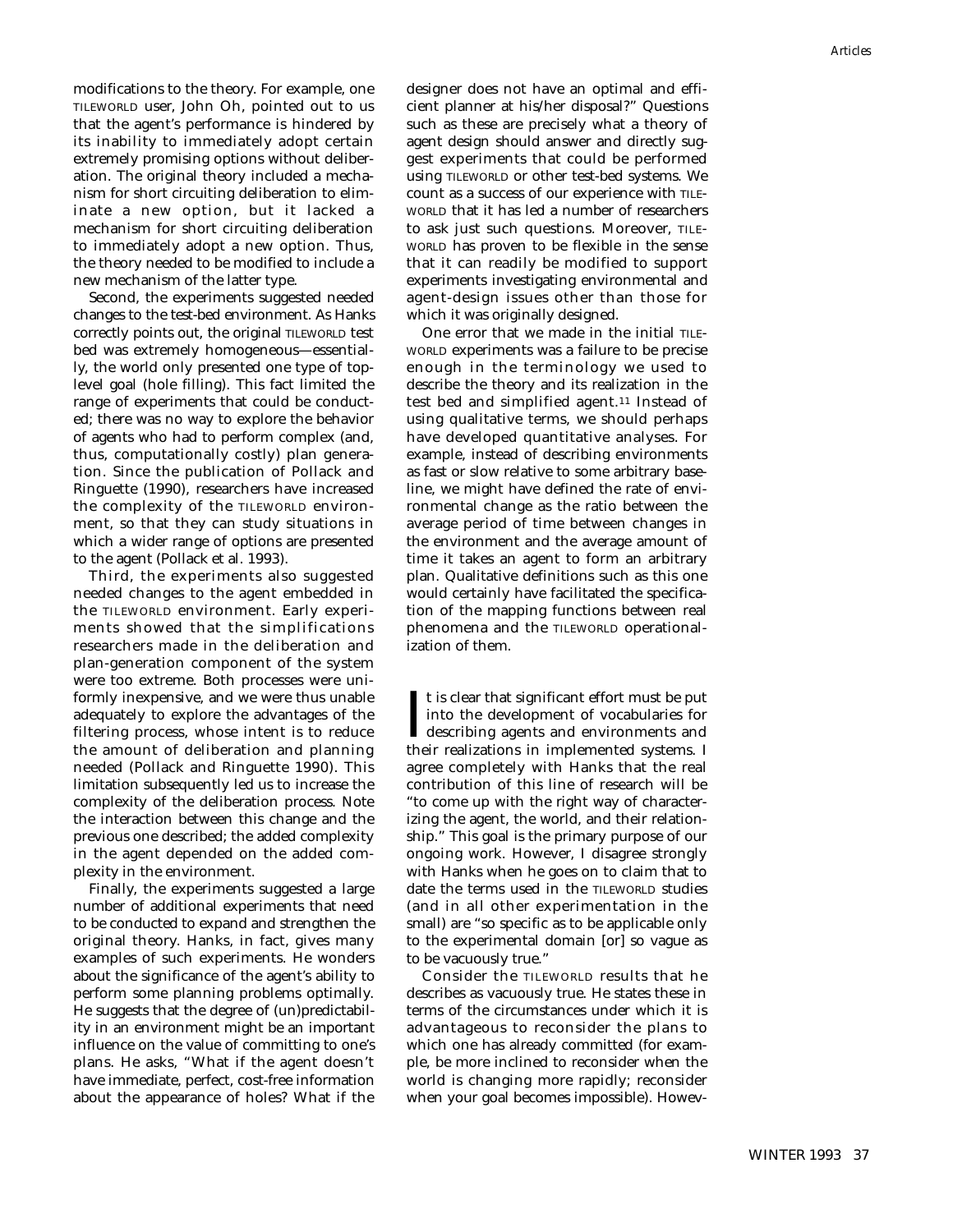*The key idea of the IRMA theory is that it pays for an agent in a dynamic environment to commit to certain courses of action, even though the environment might change*

er, what is most important about the early TILEWORLD results is that they support the idea that commitment is a good idea in the first place; the results, as described by Hanks, have to do with refinements to this basic idea. Kinny and Georgeff found that commitment led to the most effective behavior under all the conditions they studied, provided the agent was given a minimal override policy that allows for reconsideration of goals that have become unachievable.

The key idea of the IRMA theory is that it pays for an agent in a dynamic environment to commit to certain courses of action, even though the environment might change so that some of these courses of action cease to be optimal. *Local optimality*—always doing what is best at a given time—must be sacrificed in the interest of doing well enough overall; commitment to one's plans generally rules out local optimality but can help lead to overall satisficing, that is, good enough, behavior. Although I cannot restate the entire argument here (again, see Bratman, Israel, and Pollack [1988]; Bratman [1987]; Pollack [1991]), it should be said that this claim is far from being so obvious that all reasonable people would assent to it.12 Hanks says that he would be "surprised to hear about an agent that did not adopt these policies," but in fact, the recent literature in agent design has been filled with examples of agents, specifically, the so-called reactive agents, that are notable precisely because they do not commit to any plans; instead, they decide at each point in time what action is appropriate (Agre and Chapman 1987; Brooks 1991; Schoppers 1987). A standard attempt to resolve the debate between those advocating reactiveness and those advocating deliberativeness has been to suggest a middle road: Rational agents sometimes should deliberate about, and commit to, plans, and other times, they should react more immediately to their environment. The TILEWORLD experiments conducted to date can be seen, at least in part, as an attempt to clarify the conditions under which each alternative is desirable.

Conclusion In these comments, I distinguished between two kinds of simplification in experimentation: (1) investigating hypotheses that focus on particular characteristics of a system, its behavior, and its environment and (2) using simplified systems, operating in simplified environments, to conduct the experiments. I claimed that the former is essential to all experimentation, and that although in principle the latter is not necessary, de facto it is, given the

current state of our science.

Although in his comments Hanks focuses on the difficulties involved in using test beds and simplified agents in experimentation, in his conclusion, he supports their use, provided that the hypotheses toward which they are directed were inspired by experiences with particular large-scale systems. Thus, he says that he is not "opposed to conducting… experiments in controlled, overly simplified worlds [and] can imagine, for example, a researcher implementing some idea in a system, then building a small world that isolates the essence of this idea, then using the small world to explore the idea further." Apparently, Hanks feels that the problem is not in the use of simplified systems and agents per se but, rather, in the fact that researchers who have to date used simplified systems and agents have been willing to investigate hypotheses that have been developed apart from the implementation of any particular system. Thus, it appears that the primary dispute between Hanks and myself has little to do with the use of test beds and simplified systems. We both agree that unprincipled fiddling with any systems (large or small) is just that. Experimentation must build on theorizing.13 However, Hanks demands that any theory worth investigating must derive directly from a large, implemented system, but I see no need for this restriction. Sometimes, hypotheses about agent design can result from other avenues of inquiry—such as the philosophical theorizing that led to IRMA—and it might be more effective to explore these theories experimentally before investing in large, complex systems that embody them.

## Generalization of Test-Bed Results (Paul R. Cohen)

Much of the preceding discussion touches on the problem of generalizing results from research with test beds. I do the reader no service by recounting my coauthors' arguments. Instead, I try to clarify what test beds are for, focusing on their role in the search for general rules of behavior.14 I was struck by Steve Hanks's repeated assertion that results from the TILEWORLD studies are difficult to interpret, so this assertion serves as the launching point for my own comments. All empirical results are open to interpretation. Interpretation is our job. When we read the results of a study we have to ask ourselves, What do they mean? We can answer this question in several ways. First, we might say, Goodness gracious, this result deals a deadly blow to the prevail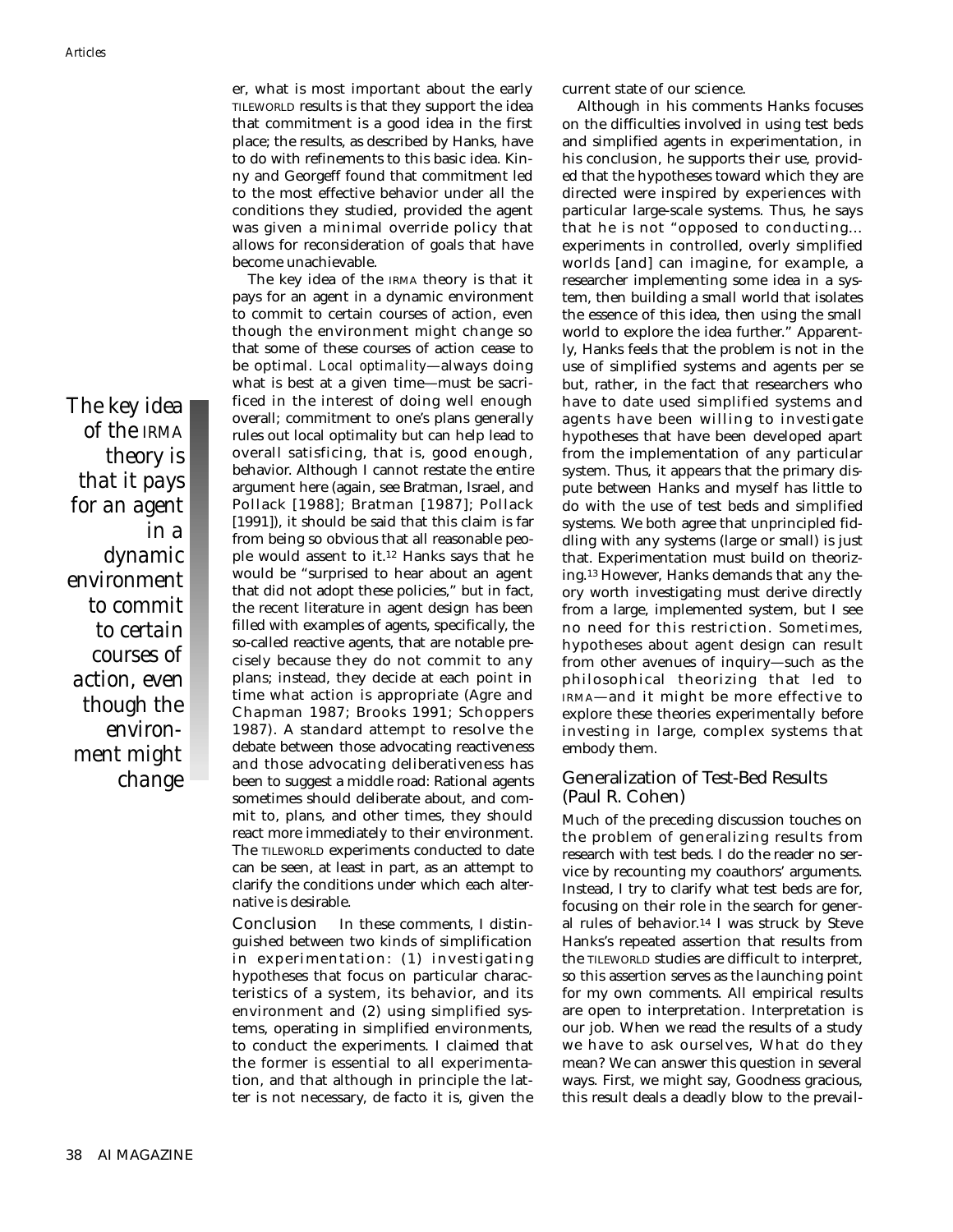ing theory of, say, agent curiosity. Let's agree that this response is unlikely for two reasons: First, we don't have a theory of agent curiosity—or a theory of any other agent behavior—and death-dealing empirical results are, in any case, rare. Second, we might interpret a study as a chink in the armor of a prevailing theory; for example, results from astronomy sometimes are interpreted as troublesome for the big bang theory. This response, too, is unlikely because we don't have any theories that make predictions for results to contradict. Third, a study might be interpreted as supporting a prevailing theory, if we had any theories to support. Fourth, a result might suggest a theory or just a tentative explanation of an aspect of agent behavior. I interpret Kinny and Georgeff's paper in this way, as weak evidence for the theory that agents sometimes do better in unpredictable domains if they are bold. In addition, I have no sympathy for the complaint that the paper is difficult to interpret. Interpretation is our job, especially now when we have no theories to do the job for us. In short, we ought to ask what our few empirical results mean—what theories they suggest because we currently have no theories to provide interpretations—instead of assert strenuously that they mean nothing.

Let us recognize that empirical results are rarely general. Interpretations of results might be general, but results are invariably tied to an experimental setup. It is wrong to assert that because Kinny and Georgeff worked with a trivial test bed, their results have no general interpretation. I have already recounted one general interpretation: Bold agents sometimes do better in unpredictable domains. Moreover, every substantive word in this interpretation has a precise meaning in TILEWORLD. Thus, Kinny and Georgeff could say, Bold agents sometimes do better in an unpredictable environment, and here is what we mean by bold, agent, sometimes, better, and unpredictable. If you are interested in our theory, tell us what you mean by these terms, and let us see if the theory generalizes.

Nothing prevents us from inventing general theories as interpretations of results of testbed studies, and nothing prevents us from designing additional studies to test predictions of these theories in several test beds. For example, two students in my research group explored whether bold PHOENIX agents do better as the PHOENIX environment becomes more unpredictable. The experiment proved technically difficult because PHOENIX agents rely heavily on failure-recovery strategies; so,

it is difficult to get them to commit unswervingly to any plan for long. Their natural state is bold, and they fail catastrophically when we make them less so; so, the results were inconclusive. However, imagine the experiments had succeeded, and evidence was accrued that boldness really does help PHOENIX agents when the environment becomes more unpredictable. Then two research groups—mine and that of Kinny and Georgeff—would have demonstrated the same result, right? Whether you agree depends on what you mean by *the same result.* I mean the following: Kinny and Georgeff offered a mapping from terms in their theory (bold, agent, better, sometimes, unpredictable) to mechanisms in TILEWORLD, and I offered a mapping from the same terms to mechanisms in PHOENIX. We both found that a sentence composed from these terms—bold agents sometimes do better in an unpredictable environment—was empirically true. In reality, as I noted, we were unable to replicate Kinny and Georgeff's result. We failed for technical reasons; there was no easy way to create a PHOENIX agent that was not bold. Differences in experimental apparatus always make replication difficult. For example, TILEWORLD has just one agent and a limited provision for exogenous events; so, it would be difficult to use TILEWORLD to replicate results from PHOENIX. Still, these problems are only technical and do not provide a strong argument against the possibility of generalizing results from test-bed research.

Test beds have a role in three phases of research. In an *exploratory* phase, they provide the environments in which agents will behave in interesting ways. During exploration, we characterize these behaviors loosely; for example, we observe behaviors that appear bold or inquisitive. In exploratory research, the principal requirement of test beds is that they support the manifestation and observation of interesting behaviors, which is why I favor complex agents and test beds over simple ones. In a *confirmatory* phase, we tighten up the characterizations of behaviors and test specific hypotheses. In particular, we provide an operational definition of, say, boldness so that a data-collecting computer program can observe the agent's behavior and decide whether it is bold. We test hypotheses about the conditions in which boldness is a virtue, and when we are done, we have a set of results that describe precise, test-bed–specific conditions in which a precise, agent-specific behavior is good or bad. In confirmatory research, the primary

*Interpretation is our job. When we read the results of a study we have to ask ourselves, What do they mean?*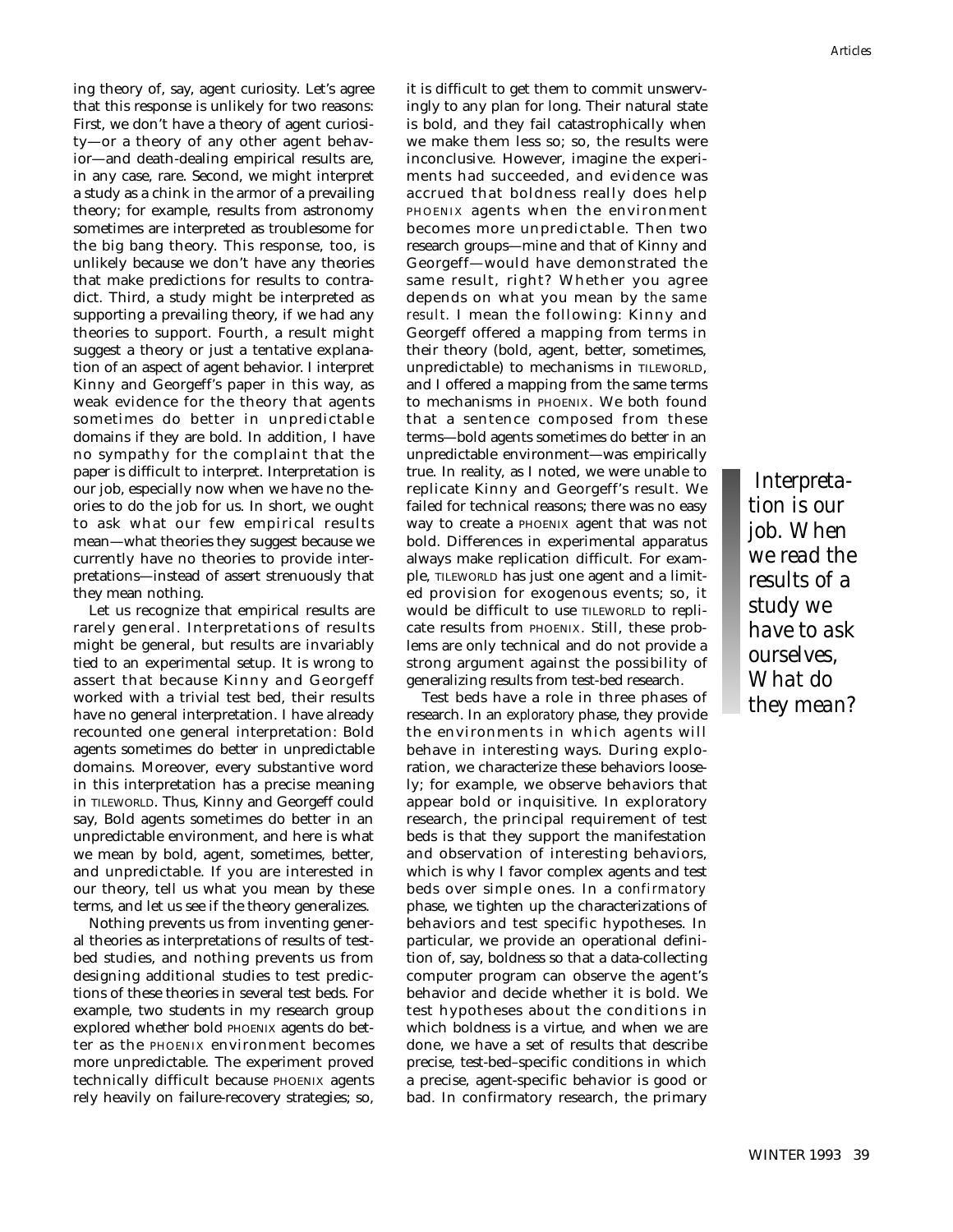requirement of a test bed is that it provide experimental control and make running experiments and collecting data easy. For this reason, PHOENIX has a script mechanism for automatically running experiments and integrated data-collection, data-manipulation, and statistical packages. In the third phase, *generalization*, we attempt to replicate our results. As I described earlier, several research groups might attempt to replicate bold behavior under conditions comparable to those in the original experiment. Each group will have to design their own agent-specific, test-bed–specific definitions of *bold* and *comparable conditions*. For example, uncertainty about the environment might be induced in agents by rapidly changing wind speed in PHOENIX and erratically moving holes in TILEWORLD. To achieve this goal, test beds would have to be parameterizable, and researchers woule have to work closely during the generalization phase.

The boldness theory is general to the extent that boldness and unpredictability in TILE-WORLD are phenomena similar to boldness and unpredictability in PHOENIX and other test beds. Similar agents in similar test beds are apt to manifest similar behaviors, but this similarity does not convince us that the behaviors are general. Generality is achieved when different agents in different test beds exhibit common behaviors in common conditions. The more the agents and test beds differ, the more difficult it is to show that behaviors and conditions are common. If we had theories of behavior, we could show how conditions and behaviors in different test beds are specializations of terms in our theories. However, we do not have theories; we must bootstrap theories from empirical studies. Our only hope is to rely on our imaginations and abilities to interpret behaviors and conditions in different testbed studies as similar.

In conclusion, I believe results of test-bed research can be generalized. Some features of test beds will make it easier to observe, explain, and test hypotheses about agents' behaviors. Generalization is done by scientists, not apparatus, so I strongly disagree with any implication that particular kinds of test beds preclude generalization. Test beds offer researchers the opportunity to tell each other what they observed in particular conditions. When a researcher publishes an observation, other researchers are responsible for the hard work required to say, I observed the same thing!

#### Acknowledgments

Steve Hanks was supported in part by Nation-

al Science Foundation (NSF) grants IRI-9008670 and IRI-9206733. Martha E. Pollack was supported by United States Air Force Office of Scientific Research contracts F49620-91-C-0005 and F49620-92-J-0422, Rome Laboratory, the Advanced Research Projects Agency (ARPA) contract F30602-93-C-0038, and NSF Young Investigator's Award IRI-9258392. Paul Cohen was supported in part by ARPA contract F30602-91-C-0076.

#### Notes

1. The scoring metric in TILEWORLD was later revised to make it easier to compare trials of varying length: Raw score was replaced with a normalized value called efficiency (Kinny and Georgeff 1991). A number of changes have been made to the TILE-WORLD system since 1990, some of which are discussed in The Promise of Experimentation; see also Pollack et al. (1993). Code and documentation for TILEWORLD are available by sending mail to tileworld-request@cs.pitt.edu.

2. TRUCKWORLD code and documentation are available by sending mail to truckworld-usersrequest@cs.washington.edu.

3. The filtering mechanism itself in the original TILEWORLD agent is trivial: When the agent is working on filling a hole, the filter rejects all other holes; when the agent does not have a current hole, the filter accepts all holes.

4. In both experiments, the agent was automatically and immediately notified of the appearance and disappearance of holes.

5. The terms can be defined precisely within the IRMA framework—they describe the sensitivity of the agent's filter-override mechanism—but presumably the terms and the associated relationships are intended to be applied to agents other than implementations of IRMA.

6. Compare McDermott (1981).

7. Chapman (1990) advances an even stronger view that randomness without structure actually makes planning more difficult.

8. For similar statements of this research paradigm, see Cohen, Howe, and Hart (1990); Rosenschein, Hayes-Roth, and Erman (1990); Pollack and Ringuette (1990); and Langley and Drummond (1990). Also see the paper by L. Chrisman, R. Caruana, and K. Carriker from the 1991 AAAI Fall Symposium Series on Sensory Aspects of Robotic Intelligence, "Intelligent Agent Design Issues: Internal Agent State and Incomplete Perception." Some researchers also split out the properties of the agent's task; in these comments, I consider the task specification to be part of the environment, but my argument does not depend on this consideration.

9. Although I believe the situation is changing; recent conference proceedings appear to include an increasing number of experimental papers on agent design, and in some other subfields of AI, notably machine learning and text understanding, there are many such papers.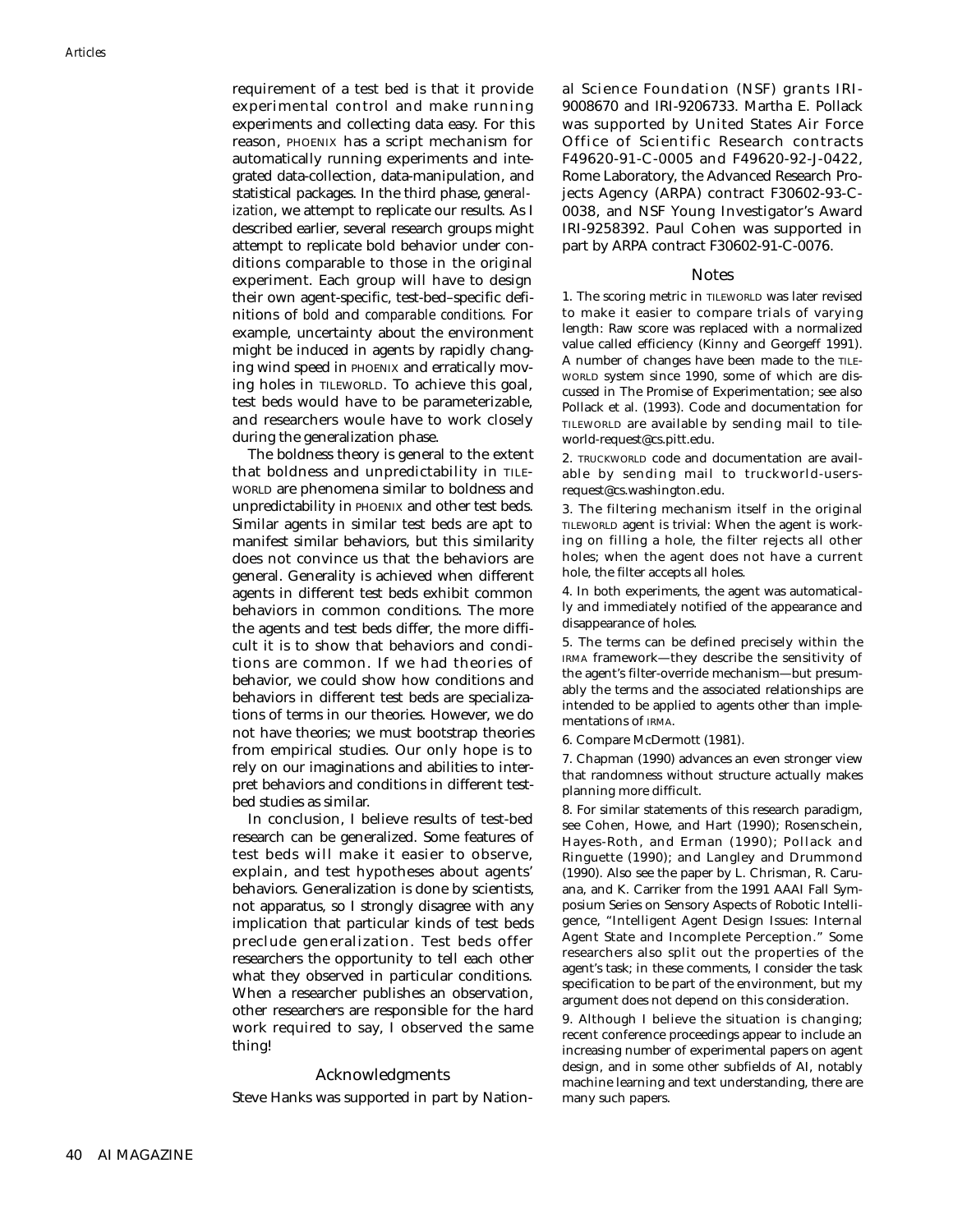10. A general question exists about the appropriate language for the researcher to use in articulating his/her theory. Sometimes, it will be the language of mathematics; other times a natural language, clearly used, can suffice.

11. Another error was the failure to provide a clean enough interface between the agent and the environment; it is more difficult than originally hoped to excise the IRMA-based embedded agent and replace it with an alternative. Also, as Hanks points out, we used an awkward mechanism, which has since been modified, for simulating concurrent acting and reasoning on a sequential machine.

12. If you don't believe me, I invite you to listen to the objections that are raised when I give talks describing IRMA.

13. An exploratory phase of experimentation can occur after initial attempts at verifying a particular theory and can sometimes look like fiddling, but this area is another matter.

14. Much of what I say arises from conversations with Bruce Porter of the University of Texas. Although I owe my current understanding of the issues to our discussions, I do not mean to imply that he agrees with everything here.

#### References

Agre, P., and Chapman, D. 1987. PENGI: An Implementation of a Theory of Activity. In Proceedings of the Sixth National Conference on Artificial Intelligence, 268–272. Menlo Park, Calif.: American Association for Artificial Intelligence.

Bond, A., and Gasser, L. 1988. *Readings in Distributed Artificial Intelligence.* Los Altos, Calif.: Morgan Kaufmann Publishers.

Bratman, M. 1987. *Intention, Plans, and Practical Reason.* Cambridge, Mass.: Harvard University Press.

Bratman, M.; Israel, J.; and Pollack, M. 1988. Plans and Resource-Bounded Practical Reasoning. *Computational Intelligence* 4:349–355.

Brooks, R. 1991. Intelligence without Reasoning. In Proceedings of the Twelfth International Joint Conference on Artificial Intelligence, 569–595. Menlo Park, Calif.: International Joint Conferences on Artificial Intelligence.

Chapman, D. 1990. On Choosing Domains for Agents. Position Paper presented at the NASA Ames Workshop on Benchmarks and Metrics, Moffett Field, California, June.

Chrisman, L., and Simmons, R. 1991. Senseful Planning: Focusing Perceptual Attention. In Proceedings of the Ninth National Conference on Artificial Intelligence, 756–761. Menlo Park, Calif.: American Association for Artificial Intelligence.

Cohen, P. 1991. A Survey of the Eighth National Conference on Artificial Intelligence: Pulling Together or Pulling Apart? *AI Magazine* 12:16–41.

Cohen, P.; Howe, A.; and Hart, D. 1990. Intelligent Real-Time Problem Solving: Issues and Examples. In *Intelligent Real-Time Problem Solving: Workshop Report,* ed L. Erman, IX-1–IX-33. Palo Alto, Calif.: Cimflex Teknowledge Corp.

Dean, T., and Boddy, M. 1988. An Analysis of Time-Dependent Planning. In Proceedings of the Seventh National Conference on Artificial Intelligence, 49–52. Menlo Park, Calif.: American Association for Artificial Intelligence.

Firby, R. J. 1989. Adaptive Execution in Complex Dynamic Worlds. Ph.D. diss., Dept. of Computer Science, Yale Univ.

Firby, R. J., and Hanks, S. 1987. A Simulator for Mobile Robot Planning. In Proceedings of the DARPA Knowledge-Based Planning Workshop, 23- 1–23-7. Washington, D.C.: Defense Advanced Research Projects Agency.

Greenberg, M., and Westbrook, L. 1990. The PHOENIX Test Bed, Technical Report, COINS TR 90- 19, Dept. of Computer and Information Science, Univ. of Massachusetts.

Haddawy, P., and Hanks, S. 1993. Utility Models for Goal-Directed Decision-Theoretic Planners, Technical Report, 93-06-04, Dept. of Computer Science and Engineering, Univ. of Washington.

Hanks, S. 1993. Modeling a Dynamic and Uncertain World II: Action Representation and Plan Evolution, Technical Report, 93-09-07, Dept. of Computer Science and Engineering, Univ. of Washington.

Hanks, S. 1990a. Practical Temporal Projection. In Proceedings of the Eighth National Conference on Artificial Intelligence, 158–163. Menlo Park, Calif.: American Association for Artificial Intelligence.

Hanks, S. 1990b. Projecting Plans for Uncertain Worlds. Ph.D. diss., Dept. of Computer Science, Yale Univ.

Hanks, S., and Badr, A. 1991. Critiquing the TILE-WORLD: Agent Architectures, Planning Benchmarks, and Experimental Methodology, Technical Report, 91-10-31, Dept. of Computer Science and Engineering, Univ. of Washington.

Hanks, S., and McDermott, D. 1994. Modeling a Dynamic and Uncertain World I: Symbolic and Probabilistic Reasoning about Change. *Artificial Intelligence* 65(2). Forthcoming.

Hart, D., and Cohen, P. 1990. PHOENIX: A Test Bed for Shared Planning Research. In Proceedings of the NASA Ames Workshop on Benchmarks and Metrics, Moffett Field, California, June.

Kinny, D. 1990. Measuring the Effectiveness of Situated Agents, Technical Report 11, Australian AI Institute, Carlton, Australia.

Kinny, D., and Georgeff, M. 1991. Commitment and Effectiveness of Situated Agents. In Proceedings of the Twelfth International Joint Conference on Artificial Intelligence, 82–88. Menlo Park, Calif.: International Joint Conferences on Artificial Intelligence.

Kinny, D.; Georgeff, M.; and Hendler, J. 1992. Experiments in Optimal Sensing for Situated Agents. In Proceedings of the Second Pacific Rim International Conference on Artificial Intelligence, 1176–1182. Seoul, South Korea: Korean Information Science Society.

Langley, P., and Drummond, M. 1990. Toward an Experimental Science of Planning. In *Proceedings of*